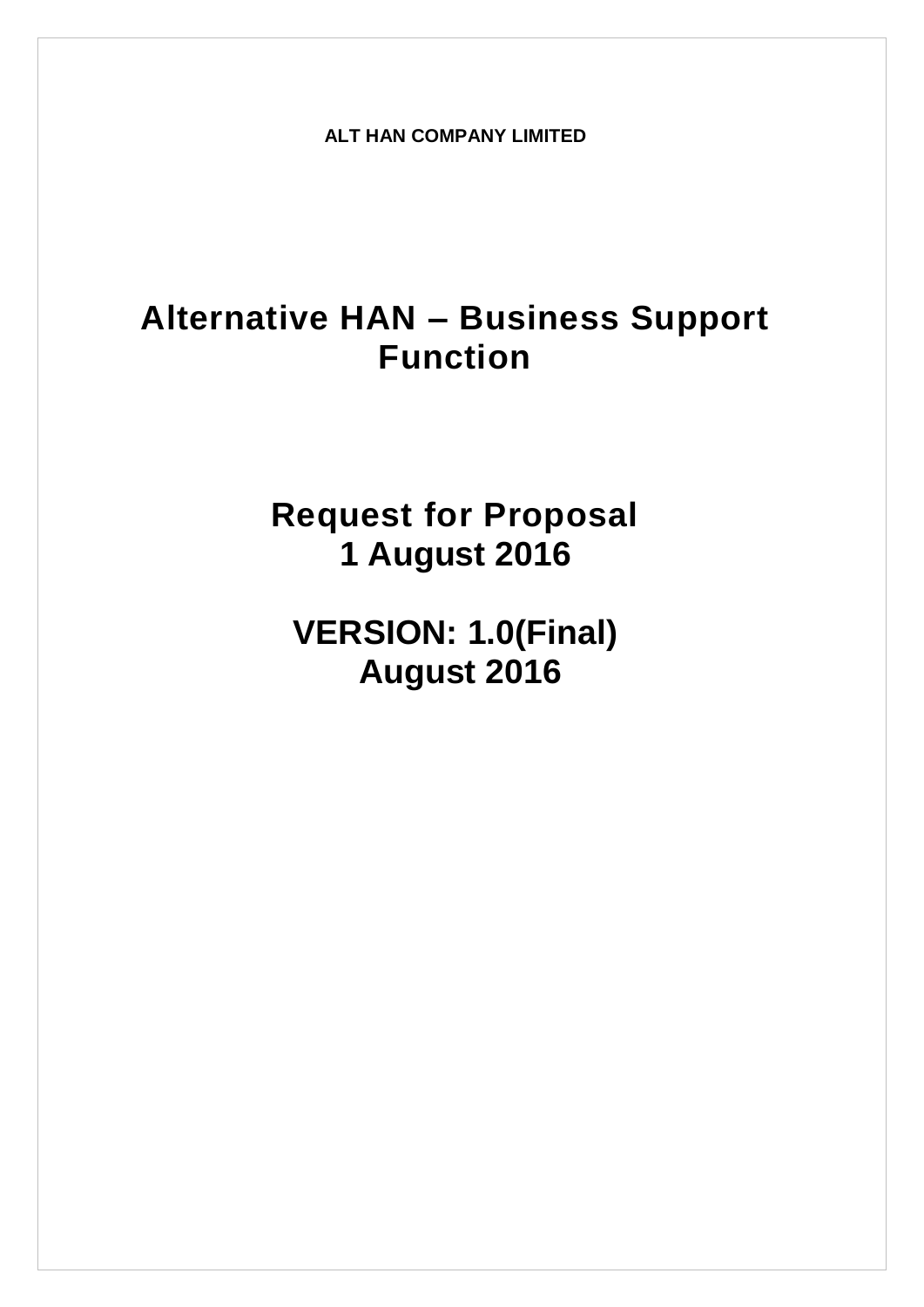**THE RESPONDENT SHALL AT ALL TIMES KEEP ALL INFORMATION DISCLOSED DURING THIS RFP EXERCISE OR OTHERWISED OBTAINED BY RESPONDENTS STRICTLY CONFIDENTIAL AND, WITHOUT PREJUDICE TO THE GENERALITY OF THE FOREGOING, SHALL: (i) ONLY DISCLOSE THE INFORMATION TO THOSE OF ITS EMPLOYEES WHO REQUIRE TO RECEIVE IT IN RELATION TO RESPONDING TO THIS REQUEST FOR PROPOSAL; AND (ii) NOT DISCLOSE THE INFORMATION TO ANY THIRD PARTY WHATSOEVER WITHOUT THE TRANSITIONAL ALTERNATIVE HAN FORUM (OR ITS SUCCESSOR THE ALT HAN FORUM) PRIOR WRITTEN CONSENT IN EACH CASE.**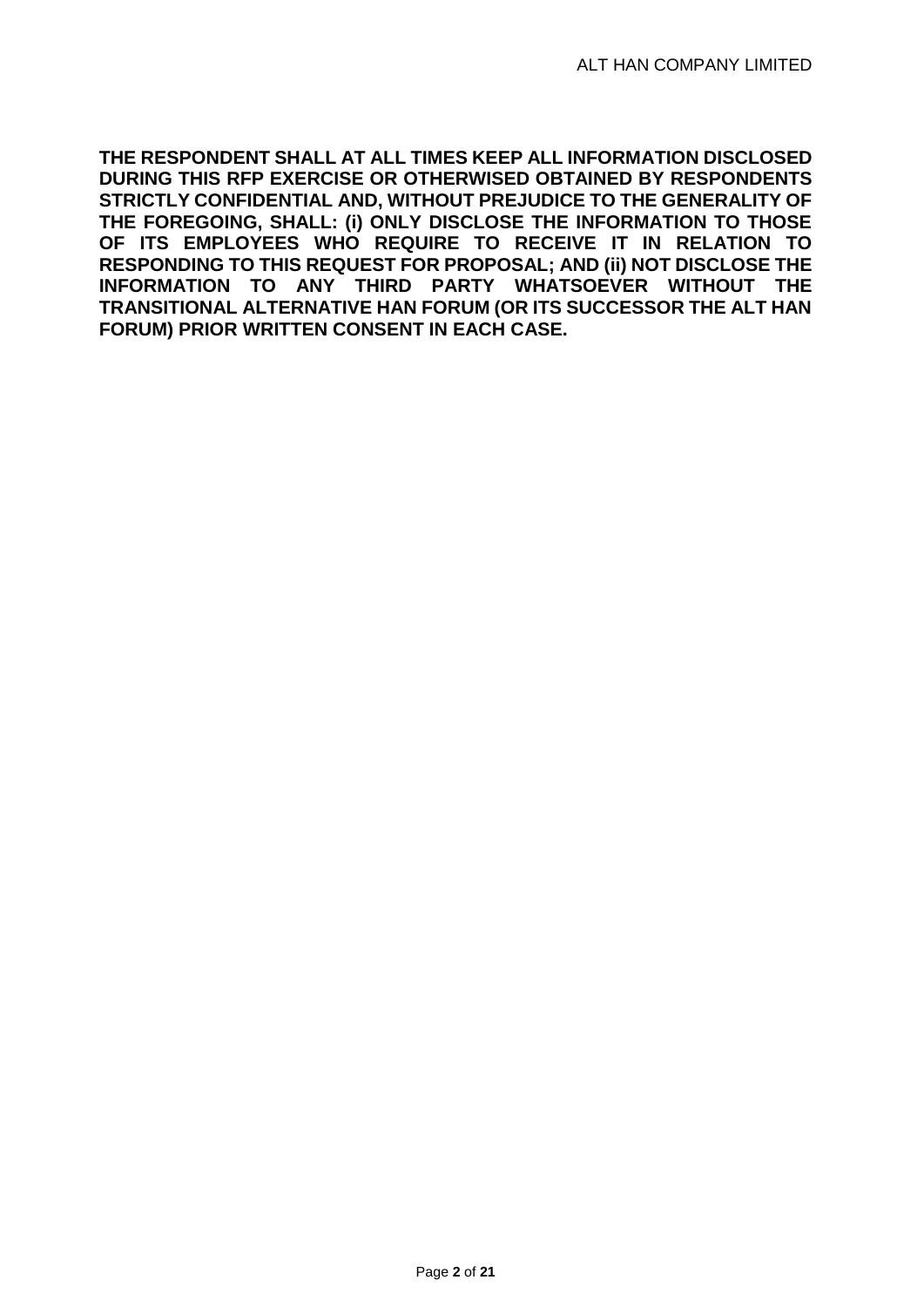# **TABLE OF CONTENTS**

| 1                                                                           |                                                        |  |
|-----------------------------------------------------------------------------|--------------------------------------------------------|--|
| 1.1<br>1.2                                                                  |                                                        |  |
| 1.3<br>1.5                                                                  |                                                        |  |
| $\mathbf{2}$                                                                |                                                        |  |
| 2.1<br>2.2<br>2.3<br>2.4<br>2.5<br>2.6<br>2.7<br>2.8<br>2.9<br>2.10<br>2.11 |                                                        |  |
| 3                                                                           | SPECIFIC INFORMATION TO BE PROVIDED IN RFP RESPONSE 15 |  |
| 3.1<br>3.2<br>3.3                                                           |                                                        |  |
| 4<br>5<br>6<br>7<br>8                                                       |                                                        |  |

# **Related Documents**

| <b>Description of Version / Changes</b>      | Version |
|----------------------------------------------|---------|
| A1_Business Support Requirements for RFP     | 1.0     |
| A2_Business Support Pricing Schedule for RFP | 1.0     |
| A3_Business Support T&Cs for RFP             | 1.0     |
| A4_Business Support NDA for RFP              | 1.0     |
| A5 Alternative HAN High Level Plan           | 1.0     |
| A6_Alternative HAN Target Operating Model    | 2.0     |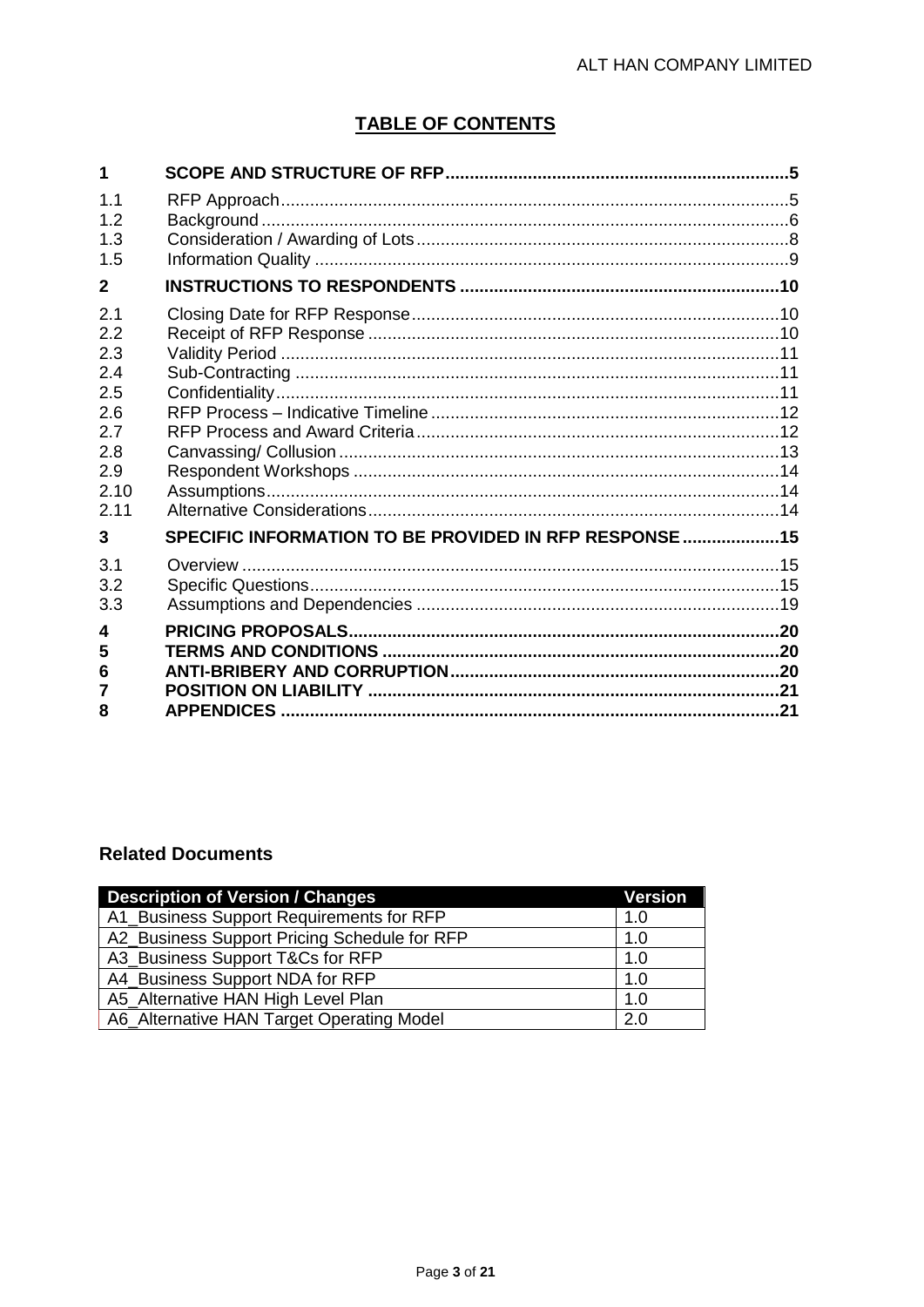# **Key Defined Terms**

**Alternative HAN (Alt HAN) –** Alternative HAN is the generic name given to the solution(s) that will be needed to provide a HAN in those premises that are unlikely to be served by low power wireless radio (ZigBee PRO) operating at either the 2.4GHz or 868MHz solutions alone (i.e. without range-extending equipment).

**Alternative HAN Company (Alt HAN Co.)** – the company established as the vehicle to implement decisions made by the Alternative HAN Forum with regard to the delivery of Alternative HAN. It is constituted of all energy suppliers installing and operating smart meters in GB, who each own a single share of the company.

**Alternative HAN Forum (Alt HAN Forum) –** A body established under Section Z of the Smart Energy Code to provide a way for all energy suppliers installing and operating smart meters in GB to come together and make decisions on delivery of Alternative HAN.

**Alternative HAN Operational Services –** the scope of services that includes service management function, data manager and building surveyor as defined in the Alternative HAN Target Operating Model.

**Alternative HAN Technical Requirements** – technical requirements developed and approved by the (Transitional) Alternative HAN Forum that provide assurance that energy supplier regulatory obligations are met and that consumers and all other relevant smart metering users benefit from smart metering services.

**Alternative HAN Technologies –** devices, equipment and supporting systems that meet the Alternative HAN Technical Requirements and extend the range of the Standard HAN (see definition below) for use in high rise, medium rise, low rise and sprawling buildings

**Device** - One of the following: Electricity Smart Metering Equipment (ESME); Gas Smart Metering Equipment (GSME); Communications Hub (made up of a Gas Proxy Function and Communications Hub Function); Pre-Payment Interface Device (PPMID); Auxiliary Load Control Switch (ALCS<sup>1</sup>); In Home Display (IHD) or Consumer Access Device (CAD).

**Interoperability** - is defined in this context as the ability of a device(s) to interface and operate with the DCC, its systems and equipment.

**Interchangeability** - is defined in this context as the ability of devices to interface and be compatible with other devices of a different manufacturer in a smart metering system in the consumers' premises. As such this allows the devices to be interchanged by the responsible energy supplier regardless of which energy supplier installed the device or replaced a device at a later stage.

**Smart Energy Code (SEC)** - The code designated by the Secretary of State pursuant to Condition 22 of the DCC licence and setting out, amongst other things, the contractual arrangements by which DCC provides services to users as part of its authorised business.

**Smart Metering Equipment** - A collective term for all smart devices (ESME, GSME, IHD, PPMID, CAD, and ALCS / HAN Connected ALCS, but not including the Communications Hub)

**Standard HAN** – the HAN solution mandated by the UK government that uses low power wireless radio (ZigBee PRO) operating at 2.4GHz (and 868MHz from Q1 2018)

**Transitional Alternative HAN Forum –** a body established under Section Z of the SEC to allow the commencement of Alternative HAN delivery design before the Alt HAN Forum is formally established

 $\overline{a}$ 

<sup>&</sup>lt;sup>1</sup> These can also be HAN Connected ALCS as defined in SMETS2.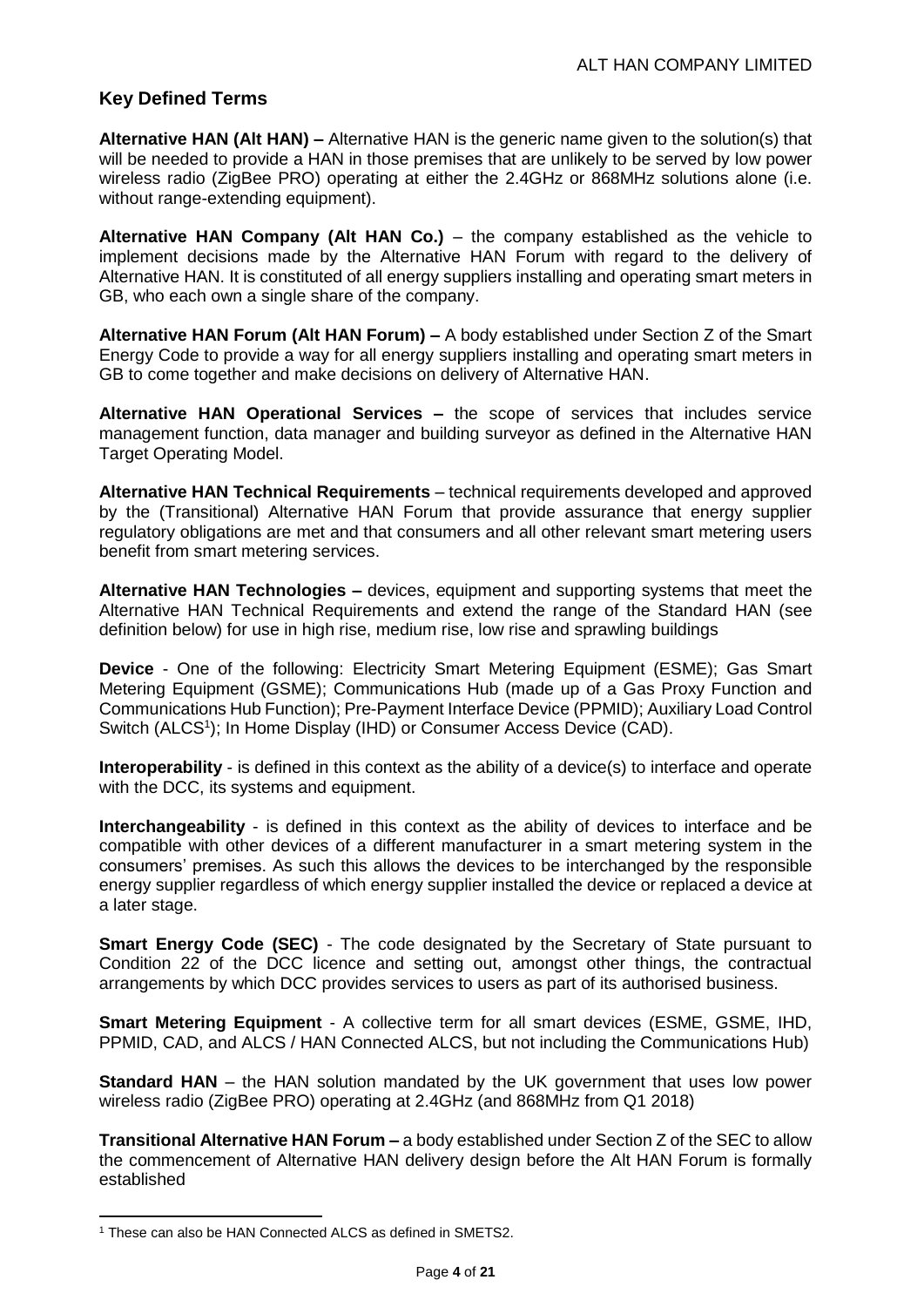# <span id="page-4-0"></span>**1 SCOPE AND STRUCTURE OF RFP**

The scope of this RFP is limited to the Business Support Function for the Alt HAN Forum and Alt HAN Co.

The Business Support Function is split into the following lots:

- **Lot 1**: Secretariat and administrative support services to the Alt HAN Forum and Alt HAN Co Board;
- **Lot 2**: Alt HAN Co Legal, Accountancy and Financial support services;
- **Lot 3: Alt HAN Co Enduring Procurement and Contract Management support services; and**
- **Lot 4**: Alt HAN Forum/Co Alt HAN Project Management & Delivery

This RFP does not seek information about Alt HAN Operational Services or Technological solutions. There are separate procurement processes being undertaken to identify vendors for those services.

This RFP has six sections followed by supporting appendices:

Section [1](#page-4-0) provides an overview of the approach taken to this RFP;

Section [2](#page-9-0) provides instructions for responding:

Section [3](#page-14-0) covers the specific information to be provided;

Section [4](#page-19-0) covers the pricing proposal;

Section [5](#page-19-1) covers the contractual terms and conditions to be applied;

Section [6](#page-19-2) covers Alt HAN Co's position on anti-bribery and corruption;

Section [7](#page-20-0) covers Alt HAN Co's position on liability; and

Section [8](#page-20-1) covers the appendices which provide more specific information about the services being requested.

Respondents are required to submit their offer in accordance with the Instructions to Respondents detailed in Section [2.](#page-9-0) Alt HAN Co will appoint the Business Support Function vendor(s) selected by this procurement subject to agreement of a contract.

#### <span id="page-4-1"></span>**1.1 RFP Approach**

This RFP and its associated documents, appendices and attachments (as referred to herein) provide information on the approach Alt HAN Co will take to this RFP process for the supply of the Alt HAN Business Support Function service lots. This includes information on the service lots sought and the format and nature of the responses expected from all respondents.

#### **Please note that the closing date for responses to this RFP is 09 September 2016**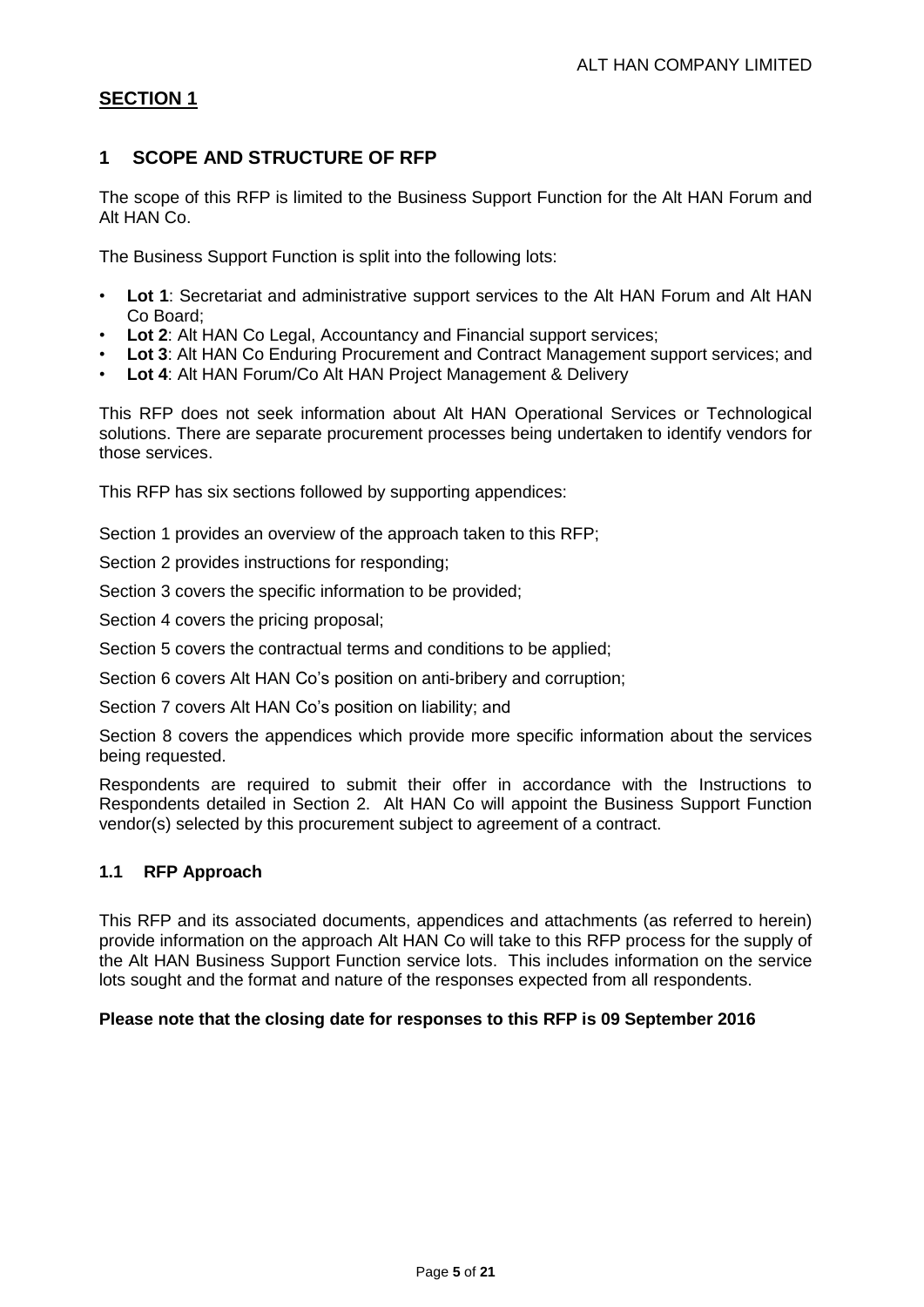### <span id="page-5-0"></span>**1.2 Background**

The UK Government requires that energy suppliers install smart electricity and gas meters in all of their residential and small business customer premises within Great Britain (GB) by the end of 2020. It is recognised that in approximately 3.5% of GB premises Standard 2.4GHz and 868MHz HAN technologies will not connect all smart metering devices and that Alternative HAN (Alt HAN) technologies will be necessary to allow energy suppliers to complete their rollouts.

Due to a number of market, competition constraints and recognition of the immature status of Alternative HAN technologies, the Department of Business, Energy and Industrial Strategy  $(DEES)^2$  decided to put in place regulatory arrangements to require all energy suppliers installing smart meters to coordinate activity to deliver Alt HAN services.

An Alternative HAN Forum will govern and oversee the design and delivery of Alt HAN services and technological solutions. The Alt HAN Forum will be made up of all energy suppliers operating in the GB smart metering market, who will be responsible for funding the purchase of these solutions.

An Alternative HAN Company (Alt HAN Co.) will act as a procurement vehicle for delivery of Alt HAN solutions. On 13 July 2016 DBEIS formally implemented the Alt HAN Forum and Alt HAN Co through the relevant smart metering regulation. In the interim period prior to the regulation being designated, the Smart Energy Code (SEC) allowed the Forum to be established on a transitional basis to allow the delivery of Alternative HAN services to continue. This was referred to as the Transitional Alt HAN Forum (TAHF). Under the TAHF, an Alt HAN delivery project was established to start the Alt HAN design work.

Under this governance and delivery model, this Business Support Function RFP has been developed to outline the anticipated service requirements to support Alt HAN delivery to reflect the Alt HAN Target Operating Model (TOM).

#### $121$ **Introduction and Purpose of the RFP**

During 2015, Energy UK and the HAN Oversight Group completed a number of work packages aimed at preparing the industry for the launch of the Alternative HAN implementation. The work packages prepared the business, technology and business support requirements to bring Alt HAN Co to an operational delivery state.

The purpose of this document is to:

- a. Start procurement of necessary Business Support Functions to facilitate delivery of Alt HAN Services;
- b. Allow potential vendors to demonstrate and provide evidence of competence and capability against a set of service requirements and questions set out in this RFP and appended documents; and
- c. Provide commercial proposals for delivery of the service lots.

The Alternative HAN Target Operation Model (TOM) accompanies this document. The TOM sets out the objectives of the Alt HAN Forum and Alt HAN principles that are intended to guide an overall economic and cost efficient Alt HAN delivery.

In order to help deliver on these objectives, Alt HAN Co will be looking to appoint a vendor or vendors to provide the Business Support Function lots. The lots will provide the Alt HAN Forum and Alt HAN Co support covering secretariat, administration, finance, procurement/contract management and project delivery/management. The primary role being to allow the Alt HAN Forum and Alt HAN Co to deliver its objectives.

 $\overline{a}$ 

<sup>2</sup> Formerly Department of Energy and Climate Change (DECC)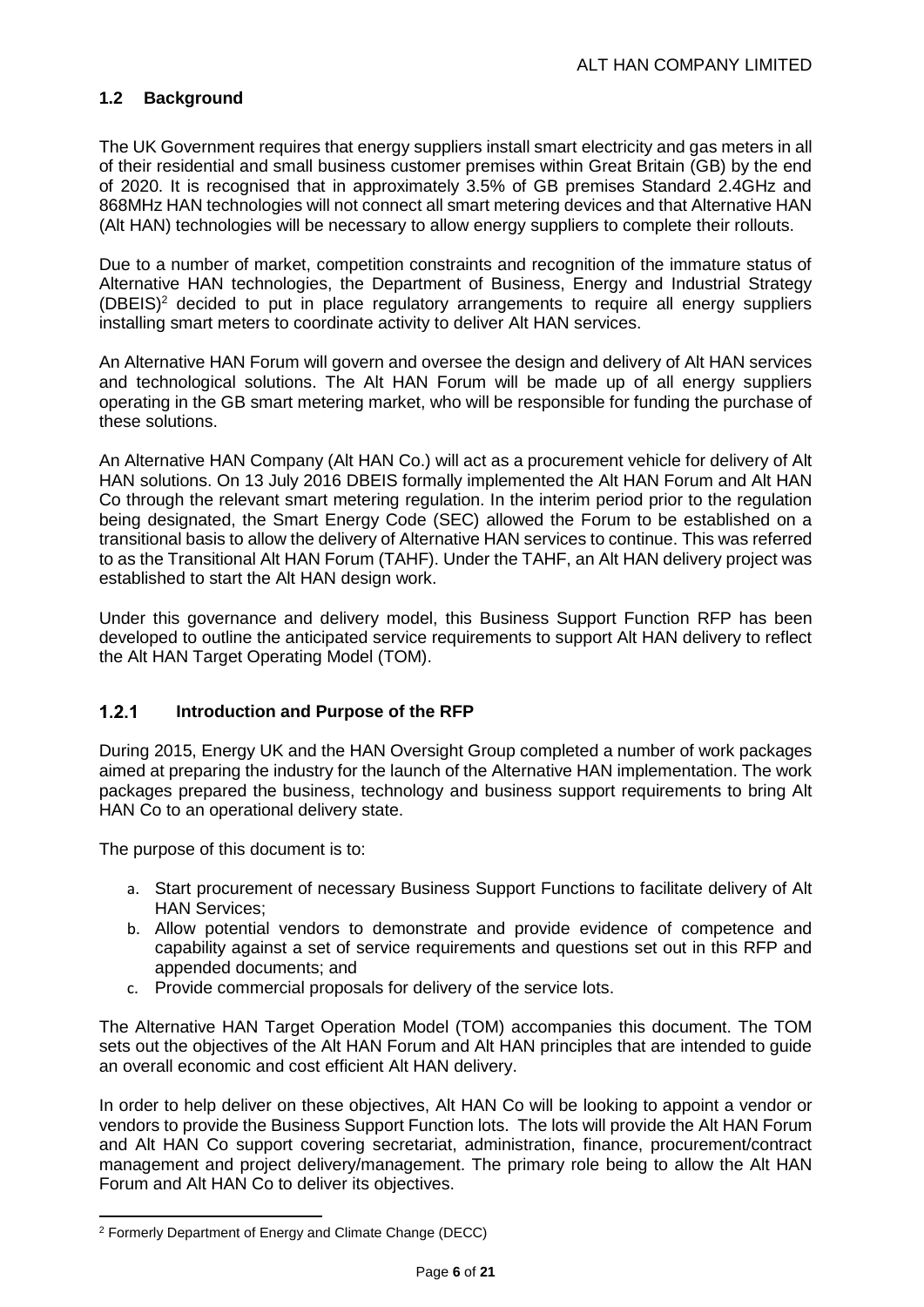Respondents should note that Alt HAN Co requires Business Function lots to be in place and commencement of operations by **the end of 2016 (at the latest)**. This date is driven by the following key dependencies:

- The Alt HAN Co is established under the governance of the Alt HAN Forum with funding mechanisms operational (expected October 2016);
- Completion of Energy UK transitional project (Planned 31 October 2016 but expected to be extended); and
- Appointment of service providers into the Operational Services (Service Management Function, Data Manager, Building Surveyor and Alt HAN Technology vendors).

#### $1.2.2$ **Contractual Agreement Term**

The term of the Business Support Function contractual agreements shall be five years with the potential for a two-year extension, on the same terms and conditions, where mutually agreed.

#### $1.2.3$ **Alt HAN Assumptions**

The delivery of Alt HAN, that influence this RFP, will operate under the following assumptions:

- In order for services to be delivered as swiftly as possible it is assumed that procurements for Alt HAN Operational Services, Alt HAN Technology Provision and Alt Business Support Function will need to be parallel activities and not sequential (that may be ordinarily the logical approach) – additional risks shall be managed by the Alt HAN Forum governance processes.
- The exact date of when Alternative HAN services will be available is uncertain due to the immaturity of the market for device and solution providers, it is the ambition of the Alt HAN Forum to make Alt HAN Equipment available by the end of 2017. Therefore, we have assumed that Business Support Function and Operational Services are to be available by the end of 2016 with limited number of Technological services being available from Q4 2017. This will be dependent a number of procurements being delivered, all with inter-dependencies and the market responding, therefore there is a high probability risk this assumption will change as the project moves through the procurement phase.
- Following mobilisation, there will be Alt HAN installation activity that will be aligned with supplier obligations to complete their smart metering rollouts by the end of 2020, followed by steady state operation of the service (e.g. share service management, new/refurbished build, technology refresh, etc…)
- The Alt HAN Forum or Alt HAN Co will not duplicate any further development of Standard HAN standards, requirements or technologies. Standard HAN development is the responsibility of GB Smart Metering Implementation Programme's Transition Governance under DBEIS leadership until UK Government decides to transfer the responsibility to Enduring Governance under SEC arrangements

#### $1.2.4$ **Alt HAN Governance**

Alt HAN Co has been formally established to procure, appoint, and manage vendors on behalf of the Alt HAN Forum. Alt HAN Co has a board of directors constituted of energy supplier representatives of the Alt HAN Forum. It is to be operationally independent with the sole purpose of implementing the Alt HAN delivery decisions made by the Alt HAN Forum. Alt HAN Co will manage the RFP process for appointing the Business Support Function lots. The Board of Alt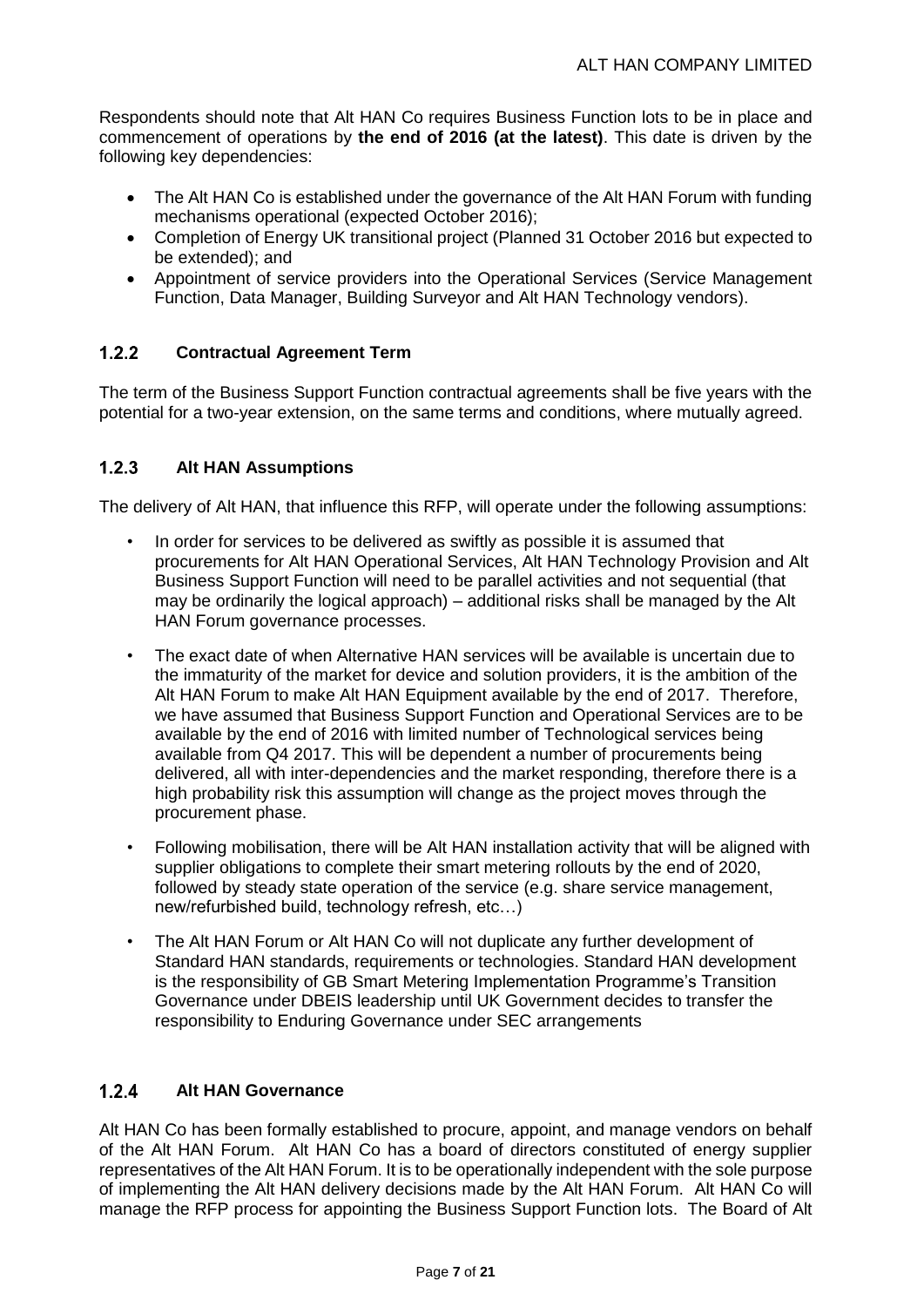HAN Co will continually review the performance of all contracted vendors on behalf of the Alt HAN Forum and act as the final stage of any dispute process.

### <span id="page-7-0"></span>**1.3 Consideration / Awarding of Lots**

Each of the four Alt HAN Co Business Support Function will be procured as an independent 'lot'. Respondents are invited to respond only to those lots where they will submit a formal proposal. However, responses to more than one lot will be welcome and particularly so when the respondent can demonstrate greater efficiency or value by combining multiple lots.

Respondents should note that the vendor(s) awarded Business Support Function contract(s) could be excluded from competing for provision of Operational Services or Technology Provision as it is likely that conflicts of interest will arise as well as the risk of commercial influence on business decisions where independence and impartiality is necessary.

Additionally, respondents should note the current working assumptions regarding the exclusions that are perceived to exist on vendors being able to operate other services, not subject to this RFP, on behalf of Alt HAN Co. The following table illustrates the exclusions that are likely to be imposed on the individual procurements. Respondents are invited to comment on these proposed exclusions in an appendix to the proposal.

| Service                                                           | Lot                                                                                                                                                                                                                                                                             | Constraint                                                                                                                                                                                                                                                                                                                                                                                                                                               | Rationale                                                                                                                                                                                                                                                                                                                                                 |
|-------------------------------------------------------------------|---------------------------------------------------------------------------------------------------------------------------------------------------------------------------------------------------------------------------------------------------------------------------------|----------------------------------------------------------------------------------------------------------------------------------------------------------------------------------------------------------------------------------------------------------------------------------------------------------------------------------------------------------------------------------------------------------------------------------------------------------|-----------------------------------------------------------------------------------------------------------------------------------------------------------------------------------------------------------------------------------------------------------------------------------------------------------------------------------------------------------|
| Alt HAN Operational<br><b>Services</b>                            | Service Management<br>Function (Lot 1)<br><b>Building Surveyor (Lot</b><br>2)<br>Data Manager (Lot 3)                                                                                                                                                                           | A single organisation<br>can bid for any number<br>of Alt HAN Operational<br>Services lots-<br>decision on<br>appointment will be<br>made in consideration<br>of most efficient and<br>economic approach.<br>The appointed Service<br>Manager, Data<br>Manager or Building<br>Surveyor will be<br>unable to be<br>contracted to provide<br><b>Business Support</b><br>Function lots. The<br>Service Manager<br>cannot be a<br><b>Technology Provider</b> | See below (for<br><b>Business Support</b><br>Function)<br>The Service Manager<br>should not be a<br><b>Technology Provider</b><br>(or have a direct<br>commercial<br>relationship) as one of<br>its principle roles will<br>be to make technology<br>choices - the Alt HAN<br>Forum must ensure<br>those choices are free<br>from commercial<br>influence |
| <b>Business Support</b><br><b>Function</b><br>subject of this RFP | Secretariat and<br>Administrative support<br>services (Lot 1)<br>Legal, Accountancy<br>and Financial support<br>services (Lot 2)<br><b>Enduring Procurement</b><br>and Contract<br>Management support<br>service (Lot 3)<br>Alt HAN Project<br>Management &<br>Delivery (Lot 4) | A single organisation<br>can bid for any number<br>of Business Support<br>Function lots -<br>decision on<br>appointment will be<br>made in consideration<br>of most efficient and<br>economic approach.<br>The appointed service<br>provider(s) will be<br>unable to be                                                                                                                                                                                  | The Business Support<br>Function needs to<br>perform its services on<br>an objective and<br>impartial basis free<br>from any potential<br>conflict of interest                                                                                                                                                                                            |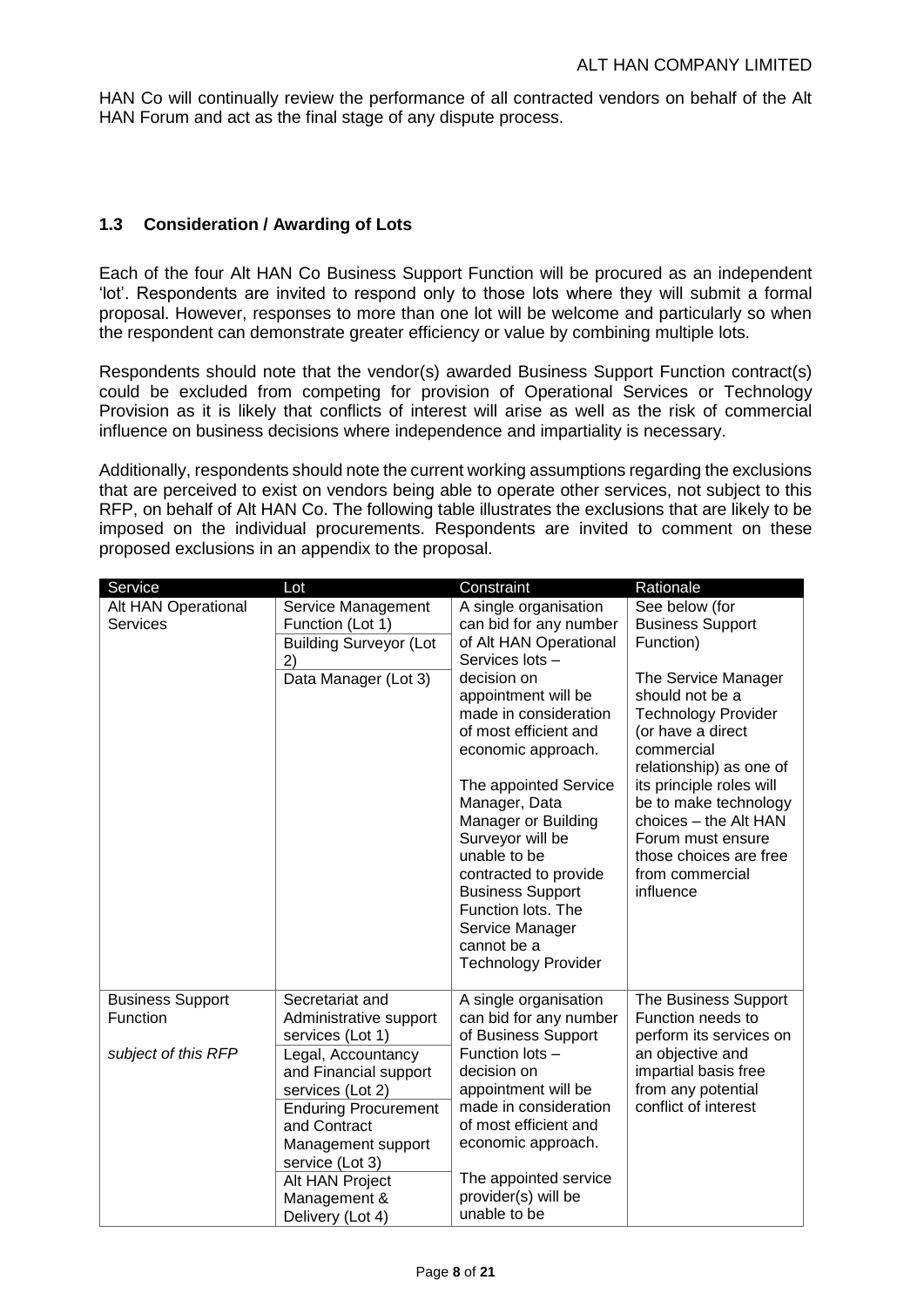#### ALT HAN COMPANY LIMITED

| Service                    | Lot                                                                                                                                                                                                                      | Constraint                                                                                                                                      | Rationale                                                                                                                                                                                                                                                                                                                                                                                                                                                            |
|----------------------------|--------------------------------------------------------------------------------------------------------------------------------------------------------------------------------------------------------------------------|-------------------------------------------------------------------------------------------------------------------------------------------------|----------------------------------------------------------------------------------------------------------------------------------------------------------------------------------------------------------------------------------------------------------------------------------------------------------------------------------------------------------------------------------------------------------------------------------------------------------------------|
|                            |                                                                                                                                                                                                                          | contracted to provide<br>Service Management<br>Function lots or be a<br>Technology Provider.                                                    |                                                                                                                                                                                                                                                                                                                                                                                                                                                                      |
| <b>Technology Provider</b> | $No$ Lots $-$ Our<br>preferred requirement<br>is to delivery at least<br>one Alt HAN<br>technology solution<br>per building/premise<br>architecture to<br>minimise risks<br>associated with single<br>source procurement | More than one<br><b>Technology Provider</b><br>will be required<br>A Technology Provider<br>cannot be the Service<br><b>Management Function</b> | To manage single<br>source risk and to<br>ensure all premises<br>requiring HAN range<br>extending equipment<br>are covered by Alt<br>HAN technologies<br>A Technology Provider<br>should not be the<br>Service Manager (or<br>have a direct<br>commercial<br>relationship) as one of<br>the Service Manager<br>principle roles will be<br>to make technology<br>choices - the Alt HAN<br>Forum must ensure<br>those choices are free<br>from commercial<br>influence |

*Table 1 – Contractual Exclusions (Working Assumption)*

### <span id="page-8-0"></span>**1.5 Information Quality**

The information in this RFP has been prepared to the best knowledge of Alt HAN Co at this time but is indicative only and does not purport to be comprehensive. It has not been independently verified.

While the information has been prepared in good faith, no representation or warranty is / or will be made, and no liability is / or will be accepted by Alt HAN Co or any shareholder of Alt HAN Co (or by any of their respective officers, employees, agents or advisors) in relation to the accuracy or completeness of this RFP or any other written or oral information made available to any respondent or its advisers. Any such liability is expressly disclaimed.

No information set out in this RFP or referred to in other written or oral information from Alt HAN Co will necessarily form the basis of any binding agreement with respondents to this RFP and neither should it be treated as being any representation or inducement with respect to any award or the RFP process.

Any successful respondent will be required to acknowledge in any agreement relating to any Business Support Function contract award that it has not relied on or been induced to enter into the agreement by any representation or warranty, except as expressly set out in the agreement itself.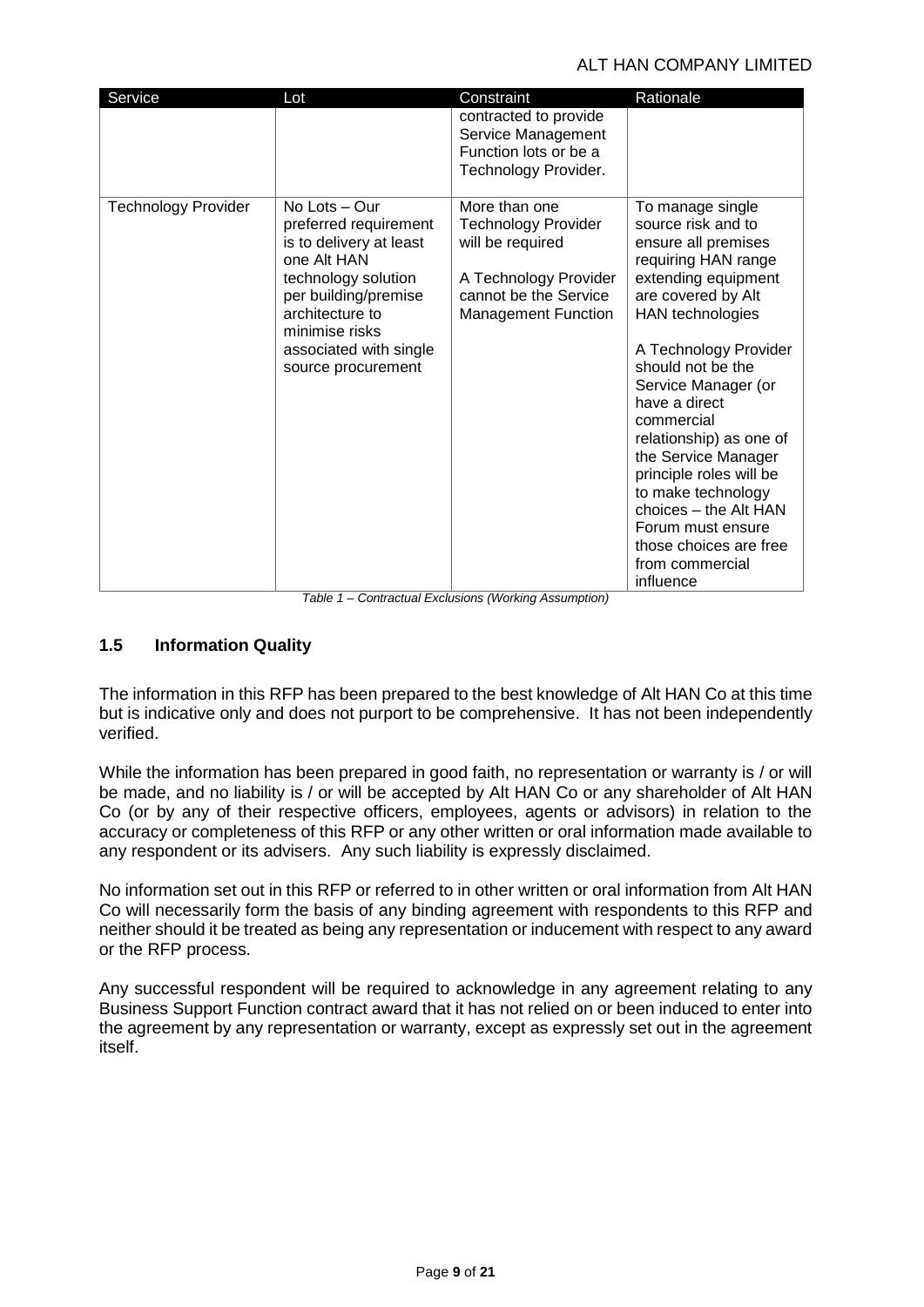# <span id="page-9-0"></span>**2 INSTRUCTIONS TO RESPONDENTS**

#### <span id="page-9-1"></span>**2.1 Closing Date for RFP Response**

An email copy of your RFP response must be sent to [AlthancoMB03@energy-uk.org.uk](mailto:AlthancoMB03@energy-uk.org.uk) by no later than 5pm on **09 September 2016.**

Alt HAN Co will only grant extensions to the Alt HAN Co submission deadline response in exceptional circumstances. Alt HAN Co reserves the right to reject a respondent from further consideration where it receives the response after the deadline for submission.

Respondents should note that the standard file formats for Alt HAN Co are Microsoft Word (.docx or .doc) and Microsoft Excel (.xlsx or .xls). Adobe Acrobat (.pdf) file formats are also acceptable, but should be accompanied by the associated Microsoft Word or Excel file. Respondents should confirm the suitability of other file formats prior to submission. If requested by Alt HAN Co, respondents may be required to submit an electronic version by e-mail after the deadline for submission.

Please respond to the RFP in a concise and succinct manner. Additional information or evidence may be included in appendices but these may not be considered as part of your response except where specifically additional information or evidence is requested by Alt HAN Co.

#### <span id="page-9-2"></span>**2.2 Receipt of RFP Response**

Respondents must acknowledge receipt of the RFP by e-mail to **[AlthancoMB03@energy](mailto:AlthancoMB03@energy-uk.org.uk)**[uk.org.uk](mailto:AlthancoMB03@energy-uk.org.uk) by 5pm on **08 August 2016**, clearly stating an intention to accept or decline this request.

Should respondents accept this request then please provide the following details:

- Organisation name;
- Main contact name, job title, email address and telephone number; and
- Second contact name, job title, email address and telephone number.

Costs incurred in preparing this response (including, for the avoidance of doubt, attendance at any presentation, preparing any supporting documentation or information comprised in it and in relation to any negotiations) will be borne exclusively by the responding organisation.

If successful, respondents will be required to enter into a formal agreement for the supply of the Business Support Function services based on the contract terms attached as Appendix 3 and subject to the completion of a contract negotiation process. By accepting this RFP, respondents agree to:

- a. Submit a bona fide response;
- b. Not divulge the proposed or actual response price or details to any third party; and
- c. Are accepting the terms and conditions of the Agreement (Appendix 3) or setting out which terms or conditions, if any, a change is requested ahead of contractual agreement.

Any questions regarding this RFP should be sent to [AlthancoMB03@energy-uk.org.uk](mailto:AlthancoMB03@energy-uk.org.uk) on or before **05 September 2016**.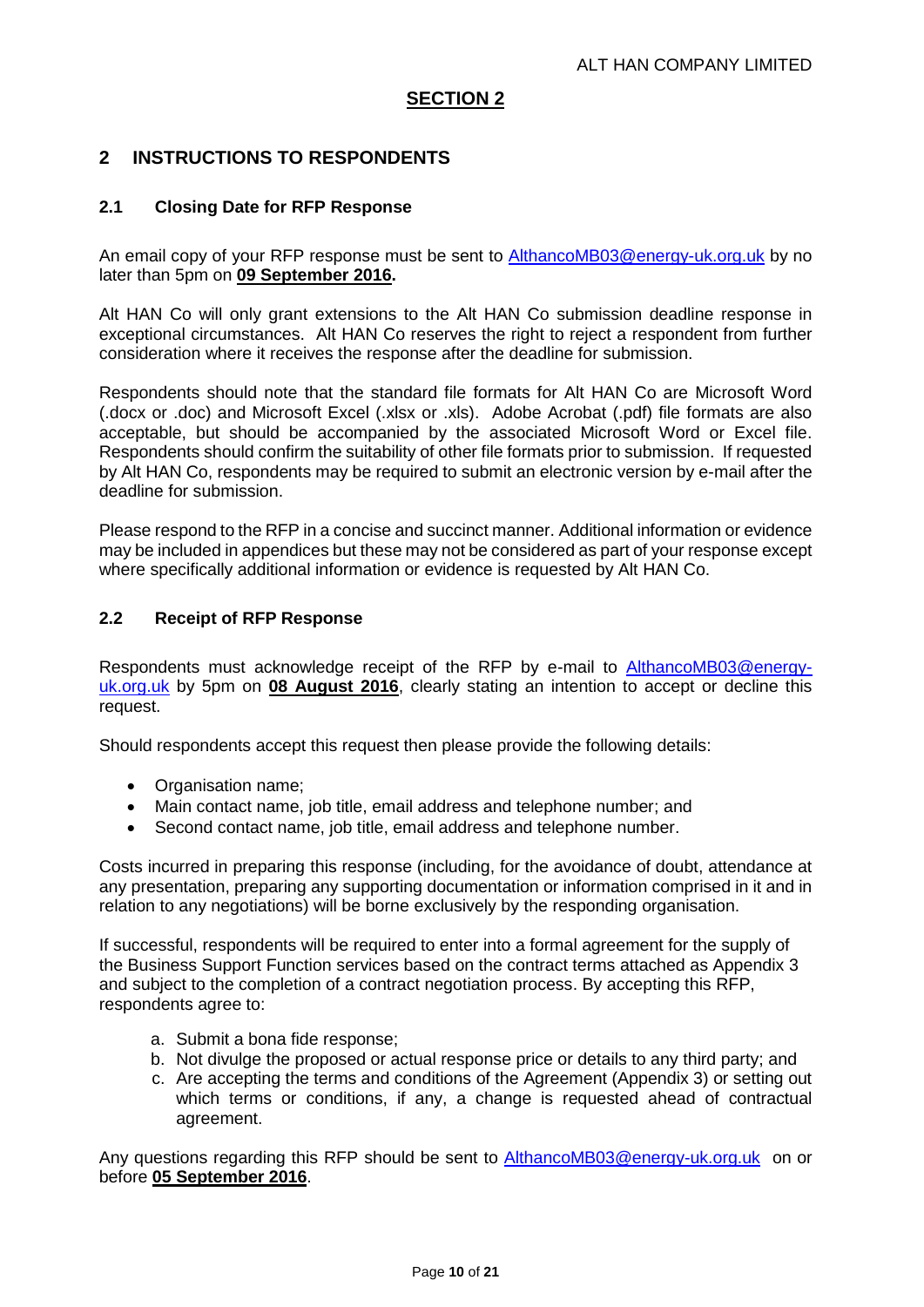Where appropriate, all questions and responses (anonymised) will be circulated to all respondents on a regular basis.

#### <span id="page-10-0"></span>**2.3 Validity Period**

Respondents can withdraw a submission by giving written notice by email [\(AlthancoMB03@energy-uk.org.uk\)](mailto:AlthancoMB03@energy-uk.org.uk) any time before the RFP closing date.

Respondents must confirm that their response will remain valid and open for acceptance for **three months** from the Closing Date. Failure to comply with this clause shall render your response void.

#### <span id="page-10-1"></span>**2.4 Sub-Contracting**

Respondents may propose to sub-contract any of the Business Support Function lots and/or services to another party. A description of how such an arrangement would work must be provided. Respondents should note they will retain accountability and responsibility for delivery of the services where they use sub-contractors. Sub-contractors shall be approved by the respondent and agreed by Alt HAN Co and relevant details documented in the Business Support Function contractual agreement between Alt HAN Co and the successful respondent(s).

#### <span id="page-10-2"></span>**2.5 Confidentiality**

The details of the RFP and all information made available in relation to it is to be treated as strictly private and confidential and must not be published, copied or made to be known to any other party without the prior written consent of Alt HAN Co.

Alt HAN Co shall treat as private and confidential every response to the RFP and shall not disclose details of the same to any other party except where necessary for the purposes of the RFP evaluation.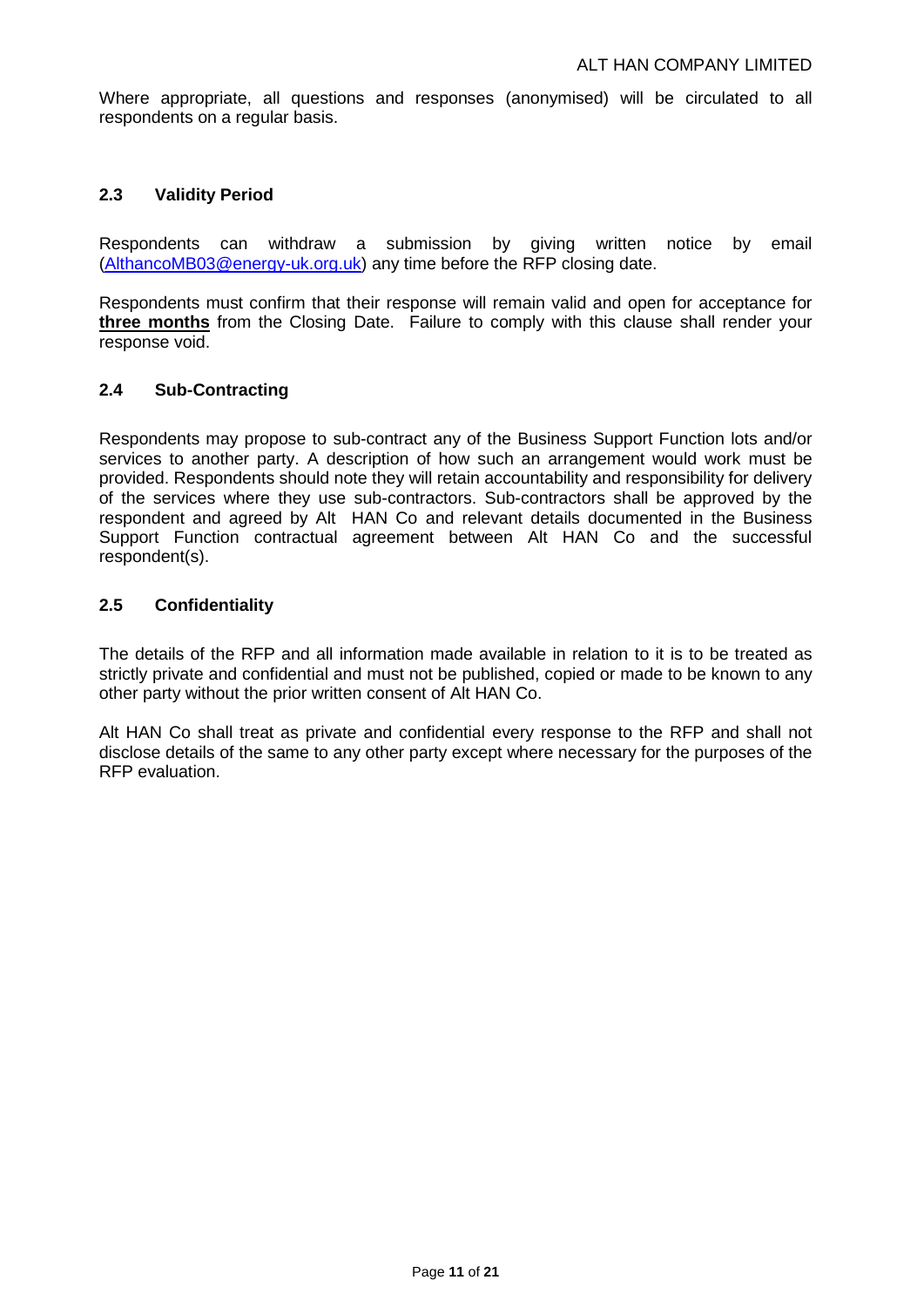#### <span id="page-11-0"></span>**2.6 RFP Process – Indicative Timeline**

The following table sets out the expected timescales for the procurement process, these dates are being provided on the basis they are the latest known dates at the time of publication to the best of our knowledge, they are indicative and non-binding and are subject to change.

| Event                                                                                                   | Date                               |
|---------------------------------------------------------------------------------------------------------|------------------------------------|
| <b>RFP</b> Issue                                                                                        | 01 August 2016                     |
| Confirmation of Receipt of RFP, intention to respond and intention to<br>attend the Respondent Workshop | 08 August 2016                     |
| Submission deadline for Respondent questions                                                            | 05 September 2016                  |
| Final response to Respondent questions                                                                  | 07 September 2016                  |
| Deadline for RFP Response / RFP Closing Date                                                            | 09 September 2016                  |
| <b>Respondent Workshops</b>                                                                             | 23, 24 or 25 August<br>2016        |
| Initial response evaluation & shortlisting                                                              | 12 September to<br>12 October 2016 |
| Notification to Respondents of shortlisting                                                             | 20 October 2016                    |
| Shortlisted respondent presentations, meetings and Best and Final Offer<br>stage                        | 24 October to<br>11 November 2016  |
| Preferred bidder approvals process                                                                      | 16 November 2016                   |
| Contract negotiation stage                                                                              | 21 November to<br>14 December 2016 |
| Confirmation of appointment by Alt HAN Forum                                                            | 16 December 2016                   |
| Contract award                                                                                          | w/c 19 December 2016               |

*Table 1- Indicative RFP Timeline*

# <span id="page-11-1"></span>**2.7 RFP Process and Award Criteria**

After the submission deadline, Alt HAN Co will evaluate and shortlist candidates that best meet the delivery of the service requirements of the Business Support Function lots. Further clarifications and negotiations will take place with those shortlisted respondents. This will require respondents to provide presentations at a location in central London, and the process will also include a Best and Final Offer (BAFO) and a contract negotiation stage.

Alt HAN Co will award the contract based on the most economic and efficient offer that meets all service requirements. However, Alt HAN Co reserves the right to reject any or all respondents, in part or in full, and to award the contract to other than the lowest priced response.

Alt HAN Co will consider a number of criteria to determine which offer is the most economic and efficient, including: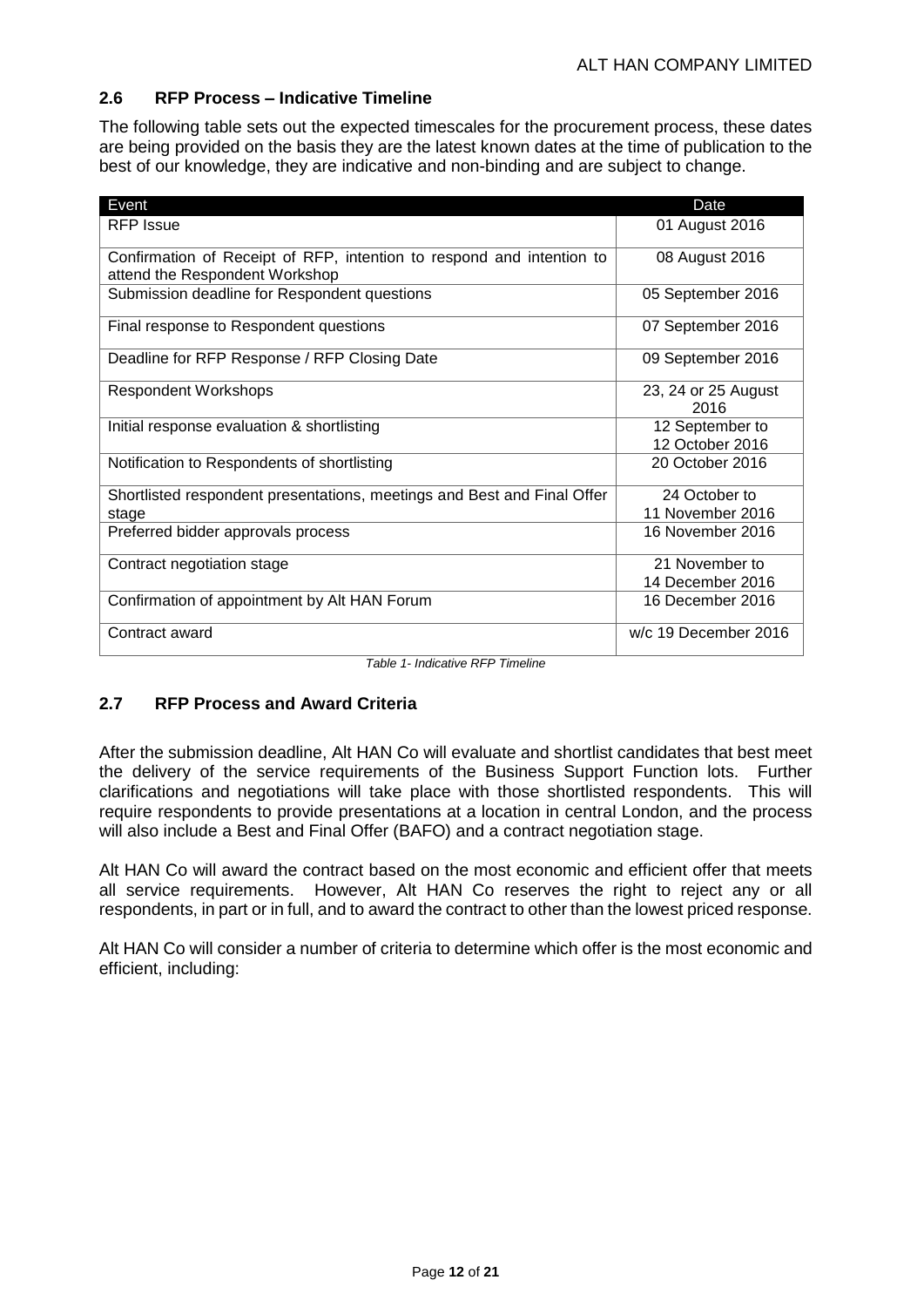|    | <b>Award Criteria</b>                                                                                                                                                  |
|----|------------------------------------------------------------------------------------------------------------------------------------------------------------------------|
| 1. | Financial and business stability                                                                                                                                       |
| 2. | Experience, competence and track record in delivering similar services                                                                                                 |
| 3. | Understanding of the Business Support Function lot(s) and the associated<br>services to be delivered                                                                   |
| 4. | Capability to deliver the Business Support Function lot(s) and services                                                                                                |
| 5. | Provision of meaningful service levels, milestones and key performance<br>indicators with demonstrable capability to meet those measures <sup>3</sup>                  |
| 6. | Usability of services                                                                                                                                                  |
| 7. | Experience and qualifications of key individuals identified by the respondent<br>to deliver services, where applicable                                                 |
| 8. | Demonstration of capability to operate efficiently and effectively within an<br>environment with a number of key stakeholders, other delivery agents and<br>Government |
| 9. | Completeness of RFP response                                                                                                                                           |
|    | 10. Commercial structure and service rates                                                                                                                             |
|    | 11. Agreement of the Terms and Conditions (Appendix 3)                                                                                                                 |
|    | 12. Proposed "Implementation of Services Plan", delivery strategy and delivery<br>timetable                                                                            |
|    | 13. Approach to Quality, Health, Safety and Environment when delivering the<br>services                                                                                |
|    | 14. Proposed governance structures                                                                                                                                     |
|    | 15. Mobilisation readiness and scalability                                                                                                                             |
|    | 16. Availability of references and reference outcomes                                                                                                                  |
|    | 17. Approach to data protection / privacy                                                                                                                              |
|    | 18. Ability to provide added value services<br>Table 2- Contract Evaluation Criteria                                                                                   |

For the avoidance of doubt, the evaluation criteria above are not listed in any particular order or ranking.

# <span id="page-12-0"></span>**2.8 Canvassing/ Collusion**

When preparing a response:

 $\overline{\phantom{a}}$ 

- Except as specifically authorised by Alt HAN Co, respondents shall not approach members of the Alt HAN Forum, directors of Alt HAN Co, the staff of any shareholder of Alt HAN Co or staff of any of their advisers with a view to providing information in respect of any part of your submission or proposals or attempting to support or enhance your prospect of being selected as a preferred bidder.
- Respondents should certify that their response is bona fide and that it has not been adjusted by agreement or by arrangement with any other party. Furthermore, it should certify that:
	- i. Respondents have not communicated to a party other than Alt HAN Co any details of their response except to the extent necessary to obtain professional or technical advice or information, quotations or offers of funding necessary for the preparation of the submission;

<sup>&</sup>lt;sup>3</sup> Alt HAN Co reserve the right to propose its own service levels, milestones and key performance indicators at any stage of this procurement.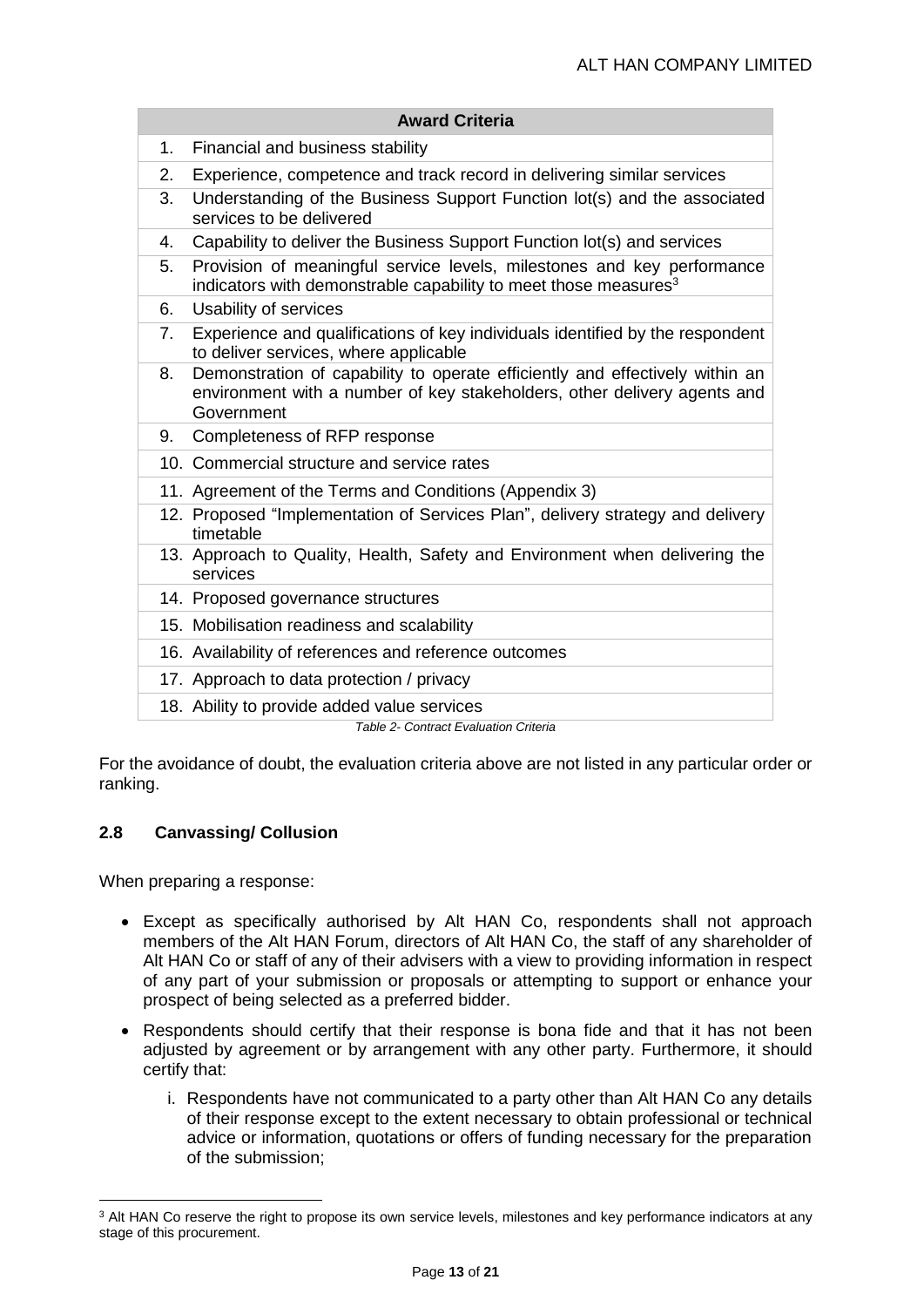ii. Respondents have not entered into any agreement or arrangement with any other party that they shall refrain from submitting a response or adjust their response in any way.

Any breach of any of the aforementioned points in section 2.8 may lead to the exclusion of one or all responding parties involved at the discretion of Alt HAN Co.

#### <span id="page-13-0"></span>**2.9 Respondent Workshops**

Subject to interest, a Respondent Workshop will be offered to parties, who have indicated they are intending to provide a response, on either the  $23<sup>rd</sup>$ ,  $24<sup>th</sup>$  or  $25<sup>th</sup>$  August. The workshop will be held at an address in central London. The workshop is an opportunity to engage with the project team, receive a walkthrough of the RFP document and requirements, and respondents will be able to ask questions and seek clarifications, the format of these workshops may be held on a bi-lateral basis and / or in an open forum, the format and arrangements will be confirmed to following notification to respond. Respondents who are interested in attending a workshop should notify Alt HAN Co of their interest in their 'intension to respond' notification by **08 August 2016** at [\(AlthancoMB03@energy-uk.org.uk\)](mailto:AlthancoMB03@energy-uk.org.uk) and state the preferred date(s).

#### <span id="page-13-1"></span>**2.10 Assumptions**

Responses should outline the assumptions the respondent has made in their proposals. Where further clarification is required to gain further certainty in those assumptions or indeed about any element of the RFP document and the response process, please use the RFP enquiry service at [AlthancoMB03@energy-uk.org.uk.](mailto:AlthancoMB03@energy-uk.org.uk)

#### <span id="page-13-2"></span>**2.11 Alternative Considerations**

Respondents must cover the full scope of work and requirements in their response; however, alternative considerations and suggestions for delivery of the Business Support Function service lots are welcome. This should be documented in a separate appendix section within the response titled "Alternative Considerations", i.e. not included within the main response.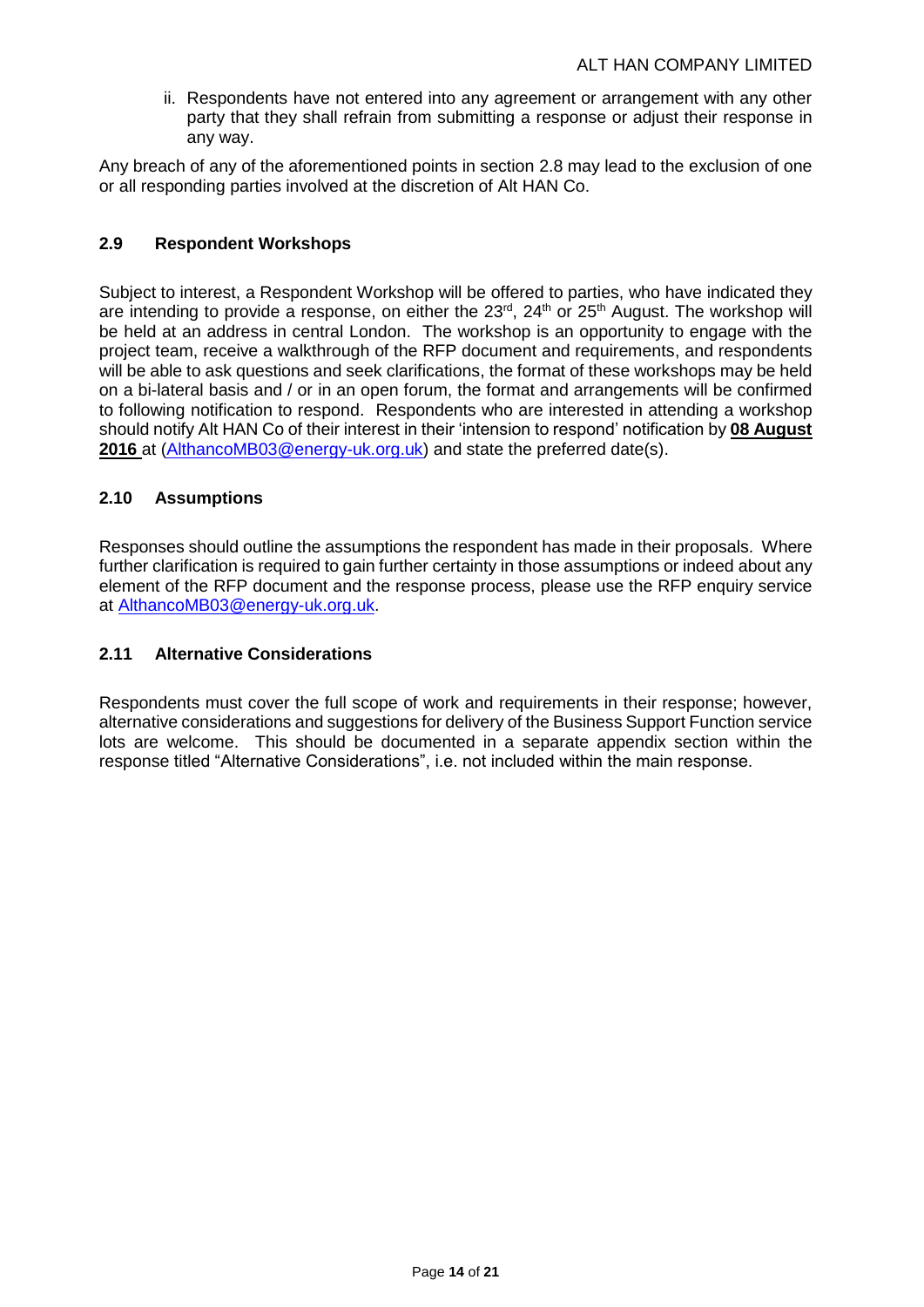### <span id="page-14-0"></span>**3 SPECIFIC INFORMATION TO BE PROVIDED IN RFP RESPONSE**

#### <span id="page-14-1"></span>**3.1 Overview**

This section 3 outlines the information that Alt HAN Co requires respondents to provide as part of their response. In addition, Appendix 1 sets out the scope of the Business Support Function service lots required.

As part of a response, respondents are required to demonstrate understanding of Great Britain's Smart Metering Implementation Programme, timescales and plan and how Alternative HAN delivery fits into the broader context.

Respondents should also provide details of how they will deliver the services detailed Appendix 1 and respond to the specific questions in this document below. Responses to these specific questions should be referenced in your response.

#### <span id="page-14-2"></span>**3.2 Specific Questions**

| 3.2.1                | <b>General Information</b>                                                                                                                                                                                                                                                                                                                                |
|----------------------|-----------------------------------------------------------------------------------------------------------------------------------------------------------------------------------------------------------------------------------------------------------------------------------------------------------------------------------------------------------|
| 3.2.1.1              | What is the Company Name of the legally contracting entity that you propose to<br>use for this contract and what is its status (plc, Ltd etc.)?                                                                                                                                                                                                           |
| 3.2.1.2              | If this is not the Parent Company, please identify the Parent Company and its<br>status. In addition, we may require a Parent Company Guarantee or Performance<br>Bond or some similar legal assurance in this event. If required, can you please<br>confirm that you are able to provide this?                                                           |
| 3.2.1.3              | Please specify those office locations that you would primarily intend to use for the<br>provision of services to Alt HAN Co.                                                                                                                                                                                                                              |
| 3.2.1.4              | For each facility that you would propose to use for Business Support Function<br>service lot delivery to Alt HAN Co, please outline the size and scalability of<br>operations required to fulfil the requirements in Appendix 1.                                                                                                                          |
| 3.2.1.5              | Please provide two contact names, roles and contact details                                                                                                                                                                                                                                                                                               |
| 3.2.1.6              | Please confirm that you are able to agree the terms and conditions of the<br>Agreement - if necessary, provide any proposed changes                                                                                                                                                                                                                       |
| 3.2.2                | <b>Experience</b>                                                                                                                                                                                                                                                                                                                                         |
| 3.2.2.1              | Please describe your experience of providing services, relevant to the lots you<br>are making an offer for, detailing previous clients and what services have been<br>undertaken.                                                                                                                                                                         |
| $\overline{3.2.2.2}$ | Please provide background to your proposal illustrating your understanding of<br>Great Britain's Smart Metering Implementation Programme, timescales and plan<br>and how Alternative HAN delivery fits into the broader context. In particular,<br>please show how your business is qualified to provide the Business Support<br>Function service lot(s). |
| 3.2.2.3              | Please demonstrate your understanding of Alternative HAN, the Alt HAN Forum,<br>Alt HAN Co and the Business Support Function role within that.                                                                                                                                                                                                            |
| 3.2.2.4              | Please provide the name of a client who we can use as a reference for whom you<br>have provided a similar outsourced service (preferably within the regulated utility<br>sector).                                                                                                                                                                         |
| 3.2.2.5              | Please outline the performance measures you have in place with the client<br>relevant to this process and provide a summary of your performance against these<br>measures (including any relevant evidence).                                                                                                                                              |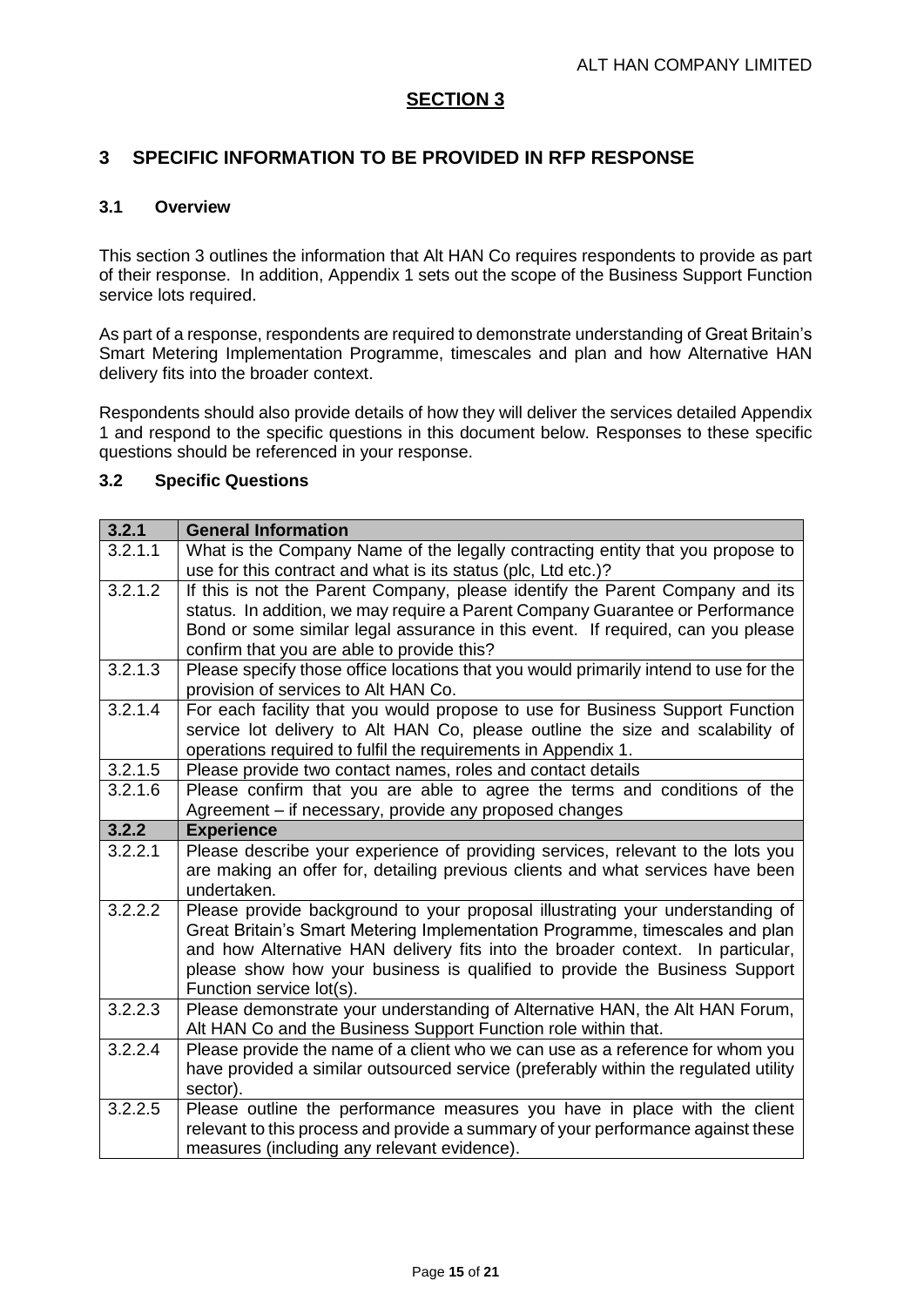| 3.2.2.6 | Please provide an Implementation of Services Plan for each of the lots setting out<br>all activities, milestones, key dates and all other relevant information. Each plan<br>should detail the timelines and handover requirements necessary for full delivery<br>each service lot and related requirements. The plan should explicitly state the<br>amount of handover support required (day(s)/week) over a proposed time period.<br>Any ongoing requirement for specialist support from the current project delivery<br>team should be stated. Assumptions and evidence to support each<br>Implementation of Services Plan should also be provided.<br>Respondents should note that each Implementation of Services Plan will be |
|---------|-------------------------------------------------------------------------------------------------------------------------------------------------------------------------------------------------------------------------------------------------------------------------------------------------------------------------------------------------------------------------------------------------------------------------------------------------------------------------------------------------------------------------------------------------------------------------------------------------------------------------------------------------------------------------------------------------------------------------------------|
|         | subject to an explicit contractual provision.                                                                                                                                                                                                                                                                                                                                                                                                                                                                                                                                                                                                                                                                                       |
| 3.2.3   | <b>Financial Information</b>                                                                                                                                                                                                                                                                                                                                                                                                                                                                                                                                                                                                                                                                                                        |
| 3.2.3.1 | Please provide copies of the audited accounts for your proposed contracting entity<br>for the last three years and, if appropriate, for the Parent Company.                                                                                                                                                                                                                                                                                                                                                                                                                                                                                                                                                                         |
| 3.2.4   | Health, Safety and Environment Assurance<br>Quality,<br>and<br>Change<br><b>Management</b>                                                                                                                                                                                                                                                                                                                                                                                                                                                                                                                                                                                                                                          |
| 3.2.4.1 | Do you have formal quality, health, safety and environment accreditation? If yes,<br>please provide all relevant details. If no, please demonstrate how you would<br>ensure that you will operate in line with ISO9001, 14001 and 18001 principles.                                                                                                                                                                                                                                                                                                                                                                                                                                                                                 |
| 3.2.4.2 | Does your company have established Quality, Health Safety and Environment<br>(QHSE) Assurance Policies? If yes, please provide a copy of these policies. If<br>no, please explain your views / principles on ensuring QHSE in any delivery.                                                                                                                                                                                                                                                                                                                                                                                                                                                                                         |
| 3.2.4.3 | How have you embedded QHSE assurance in your company's operating<br>procedures? Please provide documents relevant to operation of the services<br>subject to this RFP.                                                                                                                                                                                                                                                                                                                                                                                                                                                                                                                                                              |
|         | Respondents should note that compliance with relevant embedded QHSE<br>assurance plans procedures, processes and records will be subject to an explicit<br>contractual provision.                                                                                                                                                                                                                                                                                                                                                                                                                                                                                                                                                   |
| 3.2.4.4 | Please provide the name, position, and responsibilities of your Quality (or QHSE)<br>Manager and the organisational structure of your quality (QHSE) department.                                                                                                                                                                                                                                                                                                                                                                                                                                                                                                                                                                    |
| 3.2.4.5 | How do you monitor QHSE in your organisation? Please Provide details of your<br>QHSE audit process and the frequency and nature of any QHSE audits<br>undertaken? Please include any industry standard QHSE audit regimes you and<br>any subcontracted agents you may use comply with and the status of your<br>accreditation against said standards.                                                                                                                                                                                                                                                                                                                                                                               |
| 3.2.4.6 | How do you ensure compliance with written QHSE policies and procedures?                                                                                                                                                                                                                                                                                                                                                                                                                                                                                                                                                                                                                                                             |
| 3.2.4.7 | Please describe your mechanism for managing, controlling and documenting<br>changes to process, associated documentation, IT systems, and training<br>manuals. Please describe how you disseminate and manage these changes<br>within your organisation.                                                                                                                                                                                                                                                                                                                                                                                                                                                                            |
| 3.2.4.8 | Please provide an overview of your IT, system and software capabilities, the<br>flexibility of these capabilities to react to change providing examples of<br>development and implementation timescales as appropriate.                                                                                                                                                                                                                                                                                                                                                                                                                                                                                                             |
| 3.2.5   | <b>Reporting</b>                                                                                                                                                                                                                                                                                                                                                                                                                                                                                                                                                                                                                                                                                                                    |
| 3.2.5.1 | Please provide details of the Management Information System (MIS) you currently<br>use to measure, record, and report operational performance. This will include,<br>but not be limited to, the detail of data capture, the format of standard reports, and<br>the means of access available to Alt HAN Co.                                                                                                                                                                                                                                                                                                                                                                                                                         |
|         | Respondents should note that the form of report(s) shall be agreed with Alt HAN<br>Co.                                                                                                                                                                                                                                                                                                                                                                                                                                                                                                                                                                                                                                              |
| 3.2.6   | 3rd Party Management                                                                                                                                                                                                                                                                                                                                                                                                                                                                                                                                                                                                                                                                                                                |
| 3.2.6.1 | Please provide details of all third parties and sub-contractors that you may appoint<br>to provide any of those services associated with this RFP.                                                                                                                                                                                                                                                                                                                                                                                                                                                                                                                                                                                  |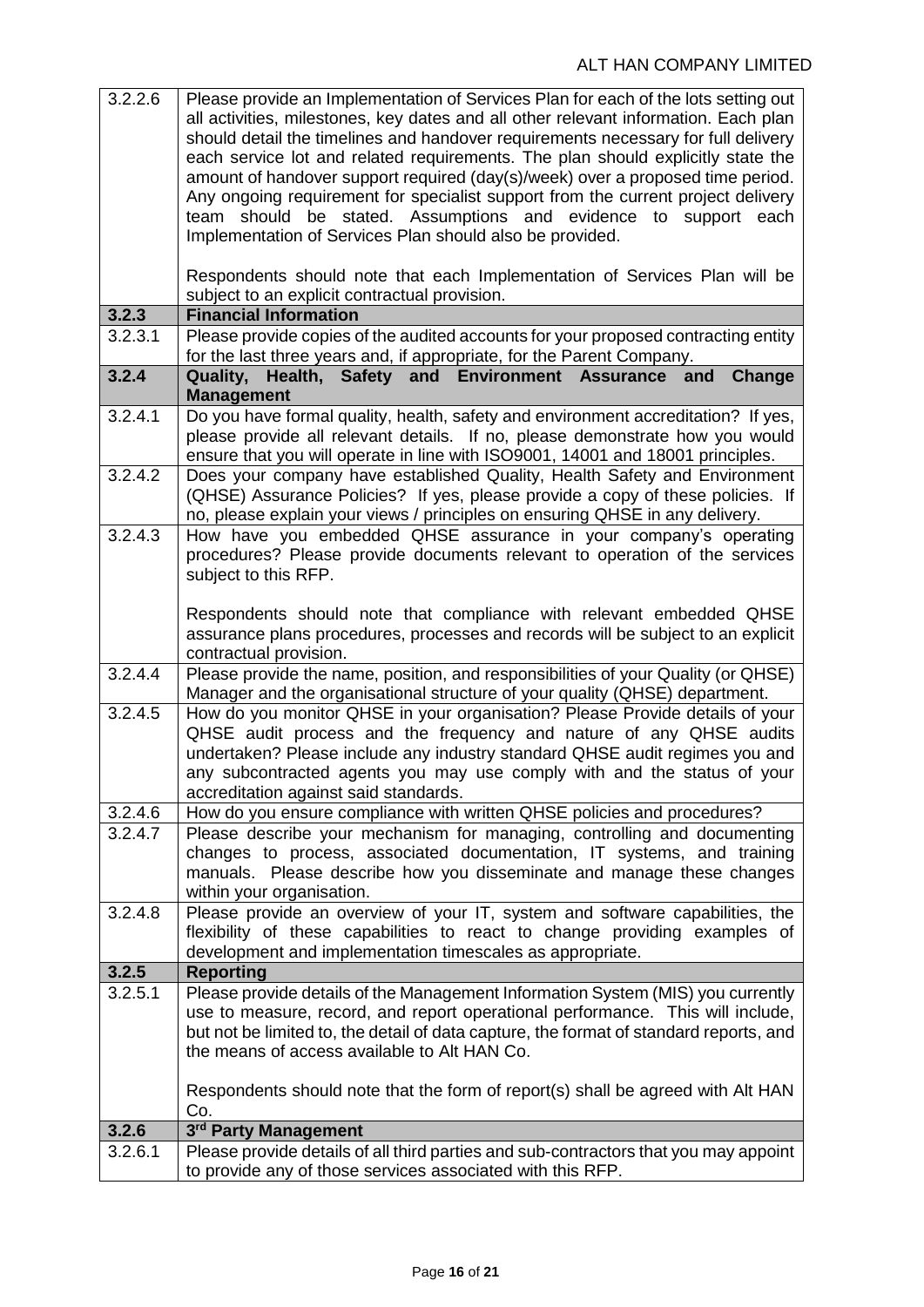|          | Please provide details of the services that third parties or sub-contractors will                                                                                 |
|----------|-------------------------------------------------------------------------------------------------------------------------------------------------------------------|
|          | deliver and highlight any services or relationship the sub-contractor has or has                                                                                  |
|          | had with the Respondent.                                                                                                                                          |
| 3.2.6.3  | Please provide details of what mechanisms and procedures you use to monitor                                                                                       |
|          | and control such third parties and sub-contractors.                                                                                                               |
| 3.2.7    | <b>Legal</b>                                                                                                                                                      |
| 3.2.7.1  | Please detail the legal structure of your Group of Companies and identify the other                                                                               |
|          | members of the Group, if applicable.                                                                                                                              |
| 3.2.8    | <b>Confidentiality</b>                                                                                                                                            |
| 3.2.8.1  | What procedures would you follow to prevent the disclosure of confidential,                                                                                       |
|          | sensitive or proprietary information about Alt HAN Co, its operations,                                                                                            |
|          | shareholders or customers? In your answer, please specify what corporate                                                                                          |
|          | governance policies and information security accreditations or certifications you                                                                                 |
|          | currently have in place.                                                                                                                                          |
| 3.2.8.2  | What protection measures have you implemented to prevent unauthorised access                                                                                      |
|          | to your facilities and the part(s) of your premises from which you would supply                                                                                   |
|          | services to Alt HAN Co? (note: the reference to facilities includes unauthorised                                                                                  |
|          | access to systems or the data held within them).                                                                                                                  |
| 3.2.8.3  | If selected by Alt HAN Co, you will be required at all times to comply with all                                                                                   |
|          | relevant data protection and privacy legislation. Please confirm that you will                                                                                    |
|          | comply with all applicable data protection and privacy laws and requirements.                                                                                     |
| 3.2.9    | <b>Insurances &amp; Guarantees</b>                                                                                                                                |
| 3.2.9.1  | Do you hold employer's liability insurance?                                                                                                                       |
|          | If yes, please provide a copy of your current certificate, where certificates are                                                                                 |
|          | renewed please also share any updated certificates and highlight where there are                                                                                  |
| 3.2.9.2  | any changes to the original.                                                                                                                                      |
|          | Do you hold public and product liability insurance?                                                                                                               |
| 3.2.9.3  | If yes, what is the value of this insurance and with whom do you hold it?<br>Do you hold appropriate insurance in respect of third party liabilities (bodily harm |
|          | or damage to property)? If yes, please provide a copy of your current certificate,                                                                                |
|          | where certificates are renewed please also share any updated certificates and                                                                                     |
|          | highlight where there are any changes to the original.                                                                                                            |
|          |                                                                                                                                                                   |
|          |                                                                                                                                                                   |
| 3.2.9.4  | Do you hold appropriate insurance in respect of professional liabilities                                                                                          |
|          | (professional advice or consultancy)? If yes, please provide a copy of your current                                                                               |
|          | certificate, where certificates are renewed please also share any updated<br>certificates and highlight where there are any changes to the original.              |
| 3.2.10   | <b>Governance</b>                                                                                                                                                 |
| 3.2.10.1 | Please provide details of the proposed governance model that you would adopt                                                                                      |
|          | to ensure that you deliver any contract under the Business Support Function                                                                                       |
|          | service lots within commercial, service, and regulatory requirements.                                                                                             |
| 3.2.10.2 | Please describe the key governance processes that you would adopt in delivering                                                                                   |
|          | any contract under the Business Support Function service lots contract with                                                                                       |
|          | particular focus on the process interfaces and the information exchanged with Alt                                                                                 |
|          | HAN Co.                                                                                                                                                           |
| 3.2.10.3 | Please demonstrate the risk management process that you would propose to                                                                                          |
|          | utilise to manage the work, and additionally demonstrate how you have applied                                                                                     |
|          | this to support the delivery of other similar work.                                                                                                               |
| 3.2.10.4 | Please specify the respective responsibilities and obligations for both you and Alt                                                                               |
|          | HAN Co under the proposed governance model.                                                                                                                       |
| 3.2.11   | <b>Relationship Management Framework</b>                                                                                                                          |
| 3.2.11.1 | Please describe the main components of your Relationship Management                                                                                               |
|          | framework. Please provide details of the likely activities within each stage.                                                                                     |
| 3.2.11.2 | Please indicate how the proposed model would ensure adequate stakeholder                                                                                          |
|          | involvement at the appropriate levels in your organisation.                                                                                                       |
| 3.2.11.3 | Please confirm that you would nominate a director of your company to be                                                                                           |
|          | responsible for overseeing your relationship with Alt HAN Co and to act as a<br>contact point.                                                                    |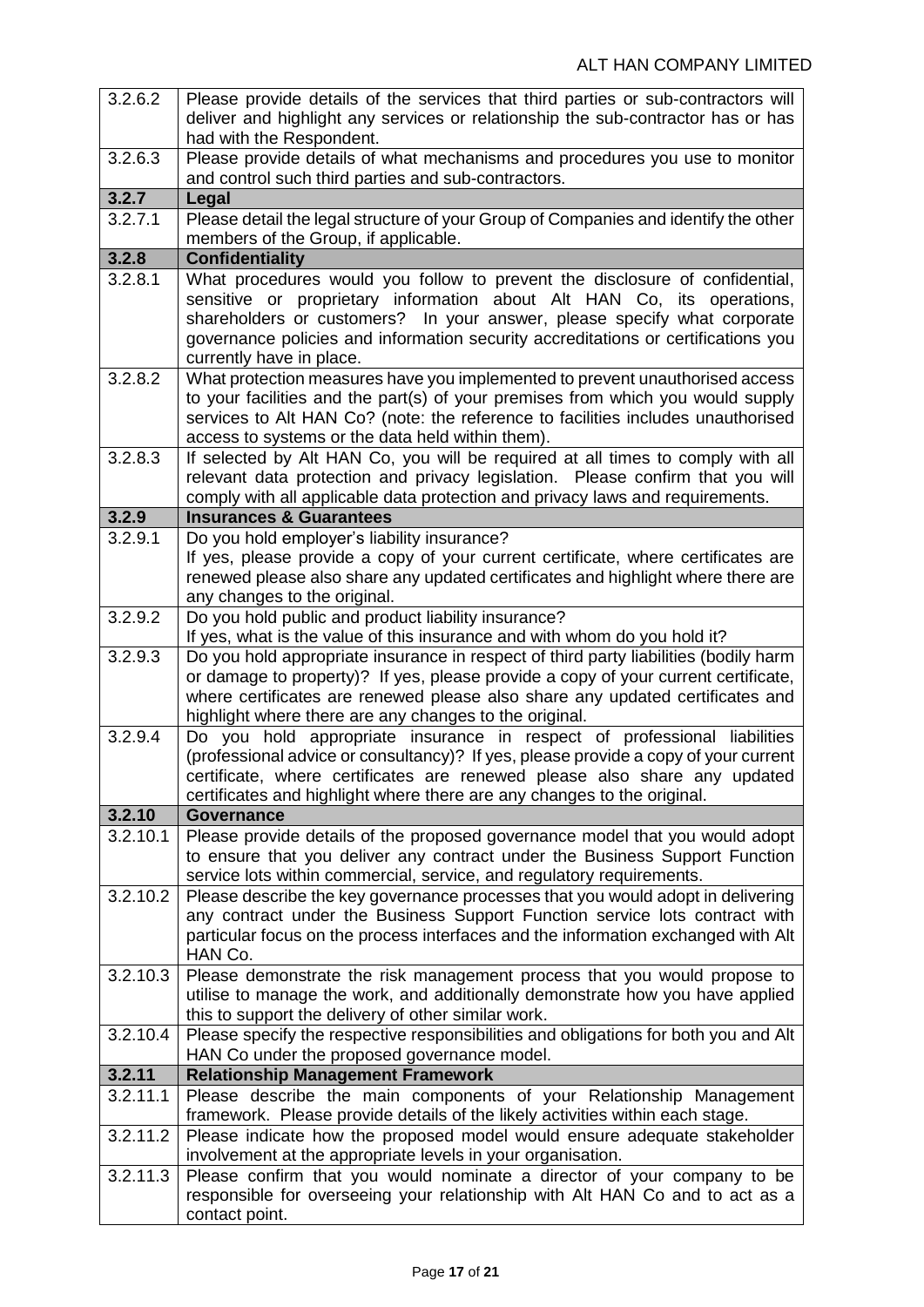| 3.2.12   | <b>Resourcing</b>                                                                                                                                                                                                                                                                                                                                                                                                                |
|----------|----------------------------------------------------------------------------------------------------------------------------------------------------------------------------------------------------------------------------------------------------------------------------------------------------------------------------------------------------------------------------------------------------------------------------------|
| 3.2.12.1 | Please provide details of who will be involved with Business Support Function<br>service lots from your organisation in terms of roles and skill sets. Please provide<br>named individuals.                                                                                                                                                                                                                                      |
| 3.2.13   | <b>Business Support Function Service Requirements (Appendix 1)</b>                                                                                                                                                                                                                                                                                                                                                               |
| 3.2.13.1 | Please describe how you will fulfil the Business Support Function relevant to the<br>lot(s) relating to your proposal(s). You should provide a response for each scope<br>area as listed in Appendix 1 and for each specific requirement and question within<br>this document. You should reference responses to the requirement and question<br>number. You should clearly show where you are providing additional information. |
| 3.2.14   | <b>Business Support Function Pricing Schedule (Appendix 2)</b>                                                                                                                                                                                                                                                                                                                                                                   |
| 3.2.14.1 | Please provide your pricing proposals relevant to the lot(s) relating to your<br>proposal(s).                                                                                                                                                                                                                                                                                                                                    |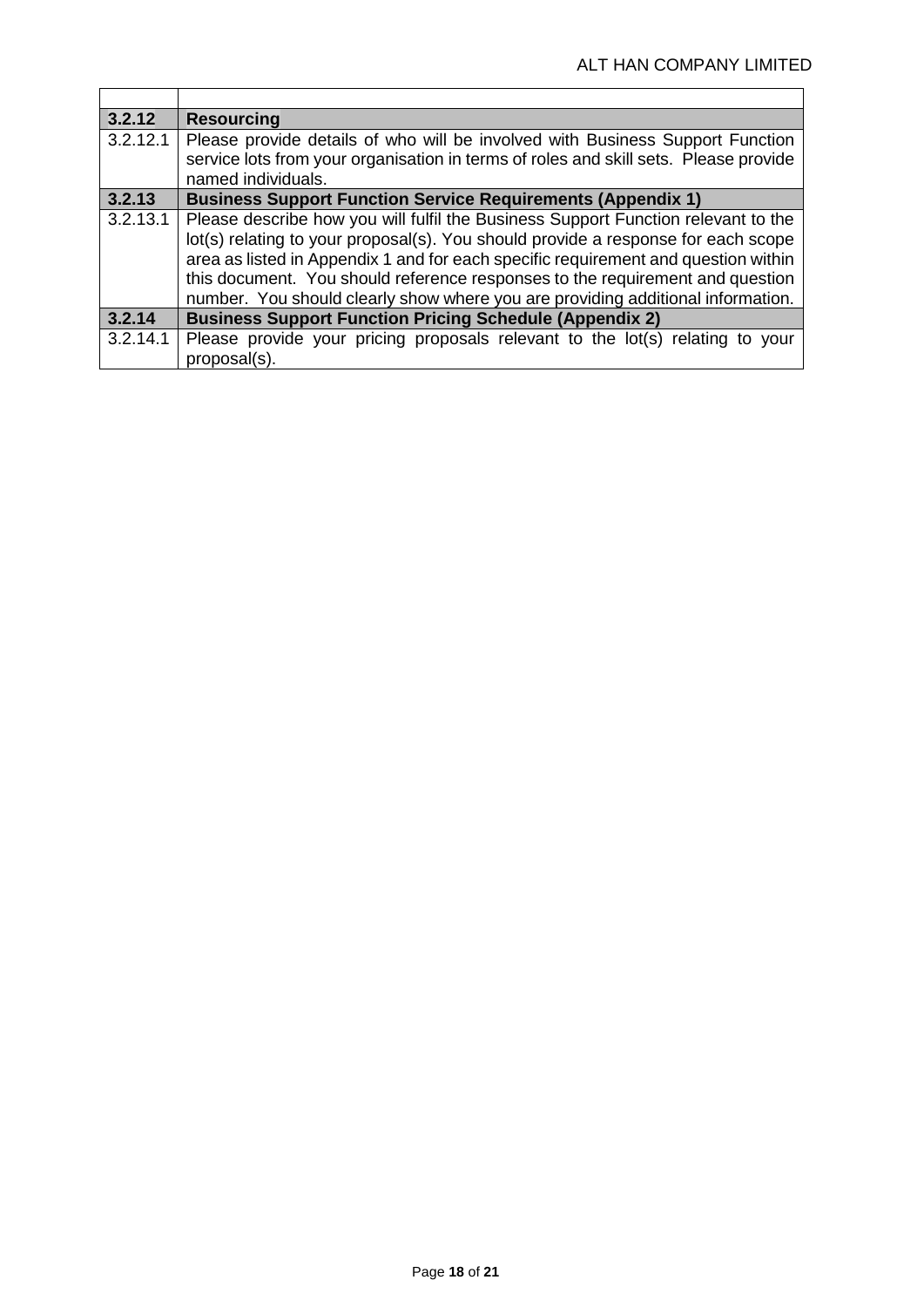#### <span id="page-18-0"></span>**3.3 Assumptions and Dependencies**

Throughout this RFP, there are numerous examples where respondents are requested to detail their plans to provide for the Business Support Function service lots (and/or evidence to support that). Respondents should clearly describe this in the appropriate area of the RFP response.

Additionally, Alt HAN Co needs to identify any responsibilities that respondents assume Alt HAN Co will discharge. Respondents should set out all Alt HAN Co decisions, requirements, dependencies, activities and information that would be required to allow delivery of each of the Business Support Function service lots. It is of critical importance to both parties that respondents identify and document these points in the proposal response.

It is essential to Alt HAN Co that clear, transparent and honest business relationships are in place with all of its vendors. As such, Alt HAN Co requests respondents to confirm that all costs associated with this contract are included in their proposal responses. Any future claim for additional costs not previously stated by a respondent, arising from an assumption or a dependency on Alt HAN Co and its shareholders, will not be considered by Alt HAN Co.

Accordingly, respondents are required to list separately, clearly and independently all assumptions made in determining cost proposals, and to identify the anticipated cost and timescale impact should that assumption be incorrect.

Similarly, respondents must list separately and independently all contractual dependencies on Alt HAN Co and, where relevant, its energy supplier shareholders, for the completion of any obligations under the agreement. These two lists must be included in the RFP response.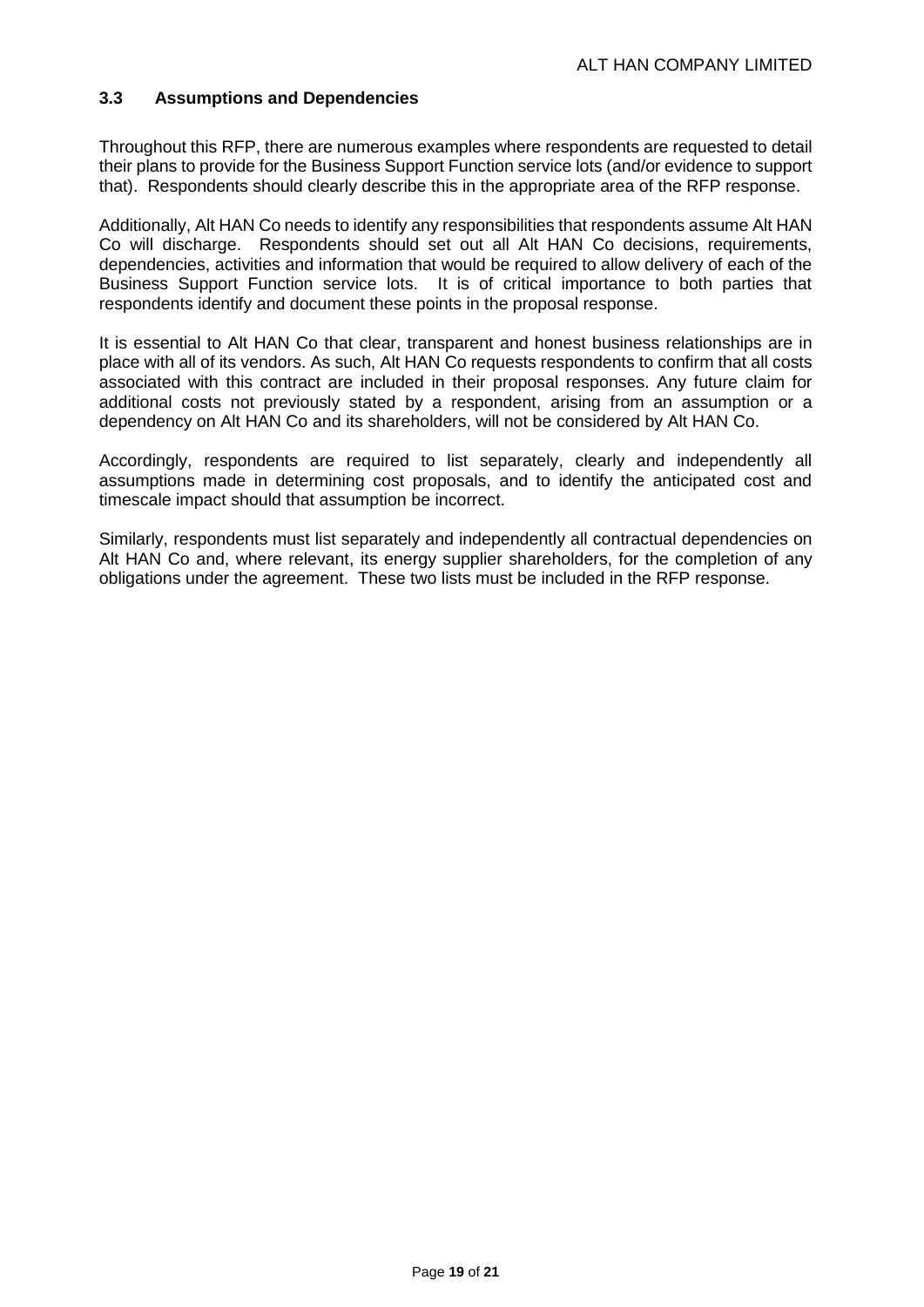# <span id="page-19-0"></span>**4 PRICING PROPOSALS**

Respondents should complete the pricing schedule attached as Appendix 2 – respondents will need to:

- 1. Provide full details of all prices associated with Business Support Function lot;
- 2. Provide a total price split for each of the defined areas set out for each of the four lots;
- 3. Provide reasons for any price ranges and the risks and assumptions that influenced the proposed prices;
- 4. Provide details of any other recurring or single prices to be invoiced to Alt HAN Co and the pricing periods, invoice dates and payment terms;
- 5. Provide details of any pricing efficiencies to be applied for the extent of the contractual agreement including cost savings if more than one lot is awarded; and
- 6. Provide the costs, advantages, and disadvantages of any options being proposed.

# **SECTION 5**

# <span id="page-19-1"></span>**5 TERMS AND CONDITIONS**

As part of your RFP response, you must confirm your acceptance of the terms and conditions included in Appendix 3. You should note that the extent of acceptance of these terms and conditions is one of the evaluation criteria for this RFP. For the avoidance of doubt, Alt HAN Co will not use any terms and conditions other than set out at Appendix 3 and others agreed by Alt HAN Co as part of this procurement.

# **SECTION 6**

#### <span id="page-19-2"></span>**6 ANTI-BRIBERY AND CORRUPTION**

Alt HAN Co is committed to the highest standards of ethical conduct and integrity in its business activities and therefore all Alt HAN Co.'s employees, contractors and vendors must comply with the Bribery Act 2010.